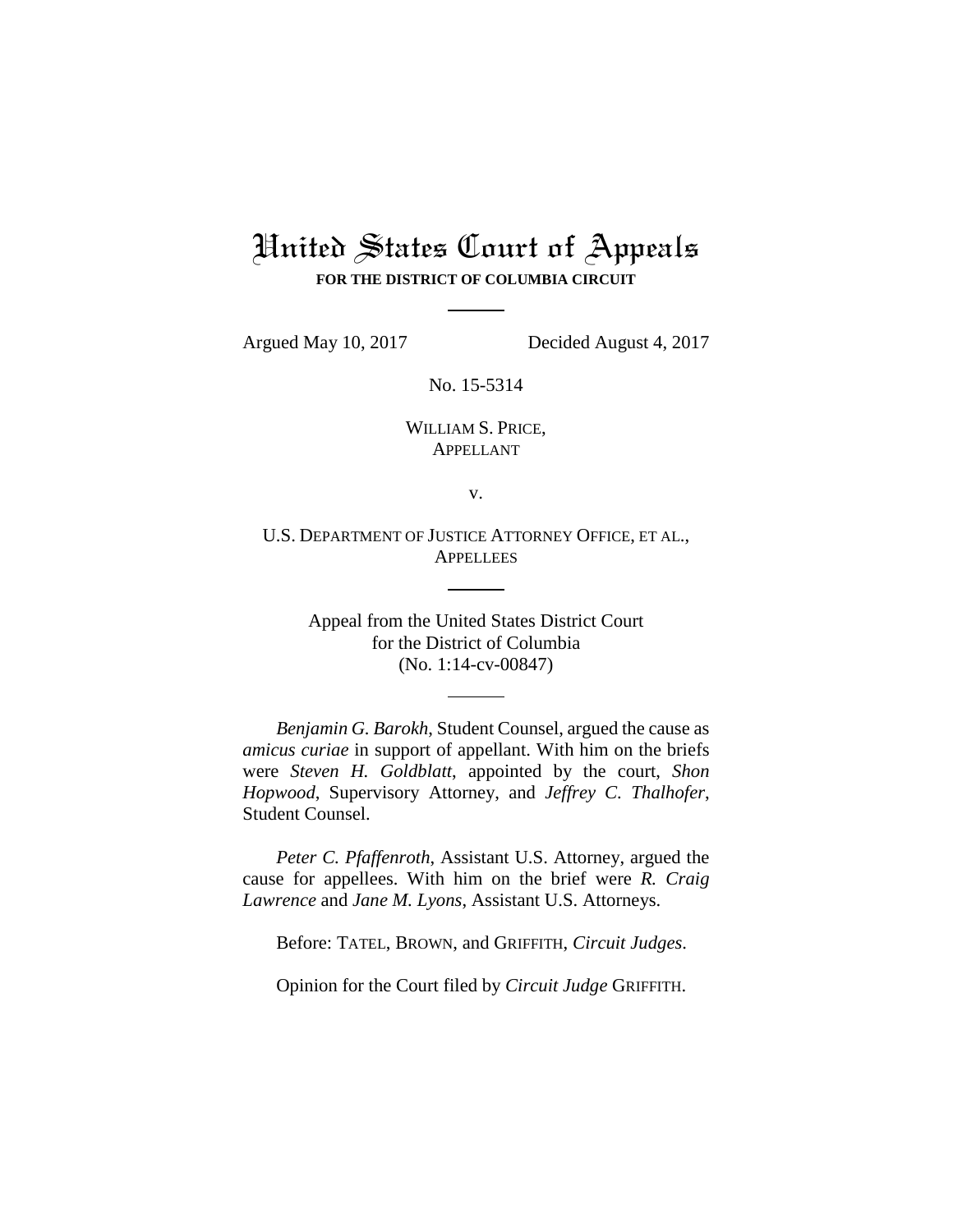# Dissenting opinion filed by *Circuit Judge* BROWN.

GRIFFITH, *Circuit Judge*: In this appeal, we are asked to decide whether the government may deny a criminal defendant's request under the Freedom of Information Act for records related to his case on the ground that he waived his right to seek that information as part of a plea agreement. In this case the answer is no, because the government has failed to identify any legitimate criminal-justice interest served by the waiver.

I

In March 2007, William Price pled guilty in the Western District of Missouri to two offenses involving production and receipt of child pornography.<sup>[1](#page-1-0)</sup> In exchange for a favorable sentencing recommendation from the government, Price entered into a plea agreement that included a waiver of his rights under FOIA to records connected to his case. [2](#page-1-1) He was

<span id="page-1-0"></span><sup>&</sup>lt;sup>1</sup> Price was convicted under 18 U.S.C.  $\frac{8}{2251(a)}$ , which prohibits knowingly attempting to induce a minor to engage in sexually explicit conduct for the purpose of producing visual depictions of such conduct, and  $18$  U.S.C. §  $2252(a)(2)$ , which prohibits knowingly receiving visual depictions of minors engaged in sexual conduct.

<span id="page-1-1"></span><sup>2</sup> Specifically, Price agreed to

waive[] all of his rights, whether asserted directly or by a representative, to request or receive from any department or agency of the United States any records pertaining to the investigation or prosecution of this case including, without limitation, any records that may be sought under the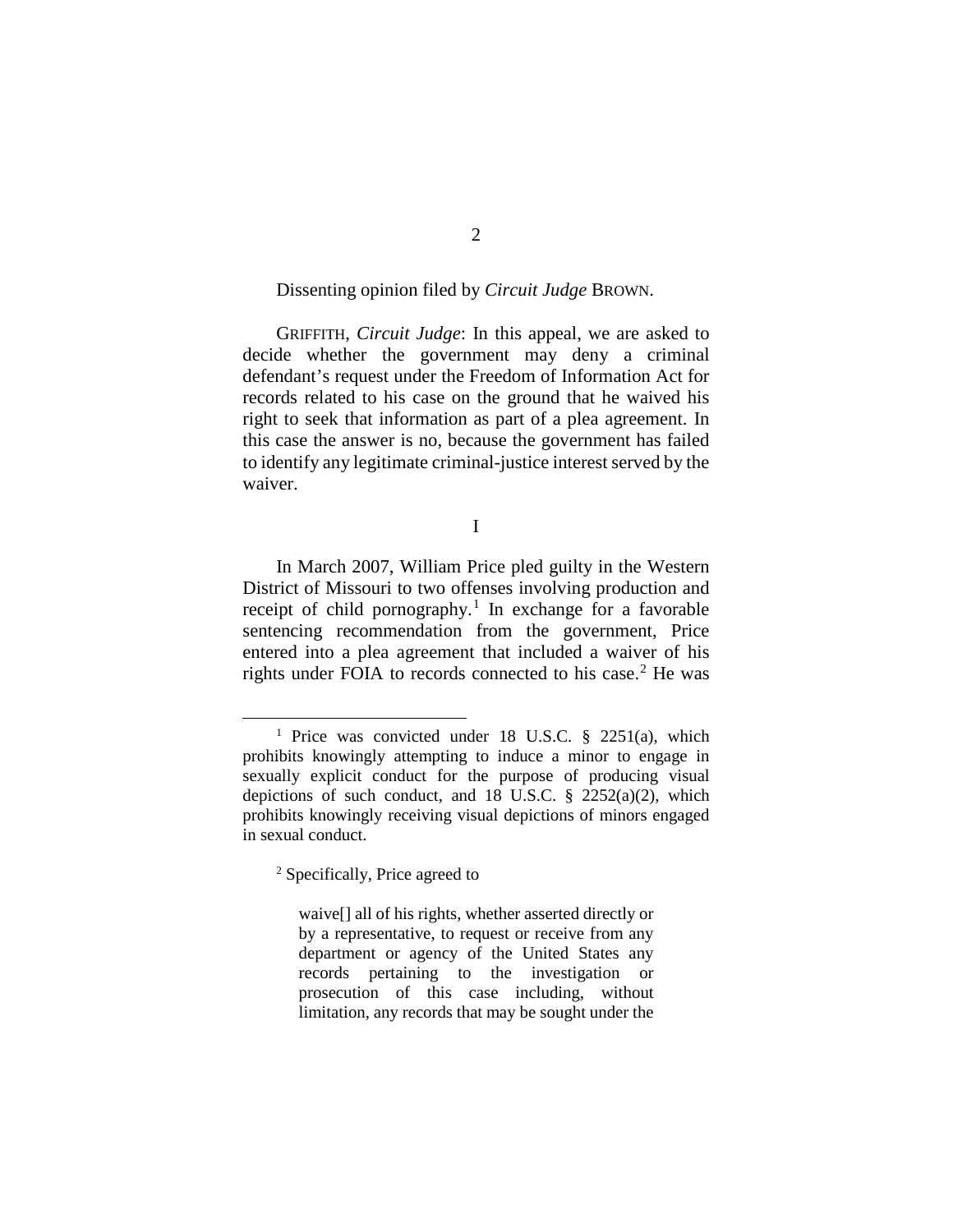sentenced to fifty years' imprisonment and is currently incarcerated.

In October 2011, Price submitted a FOIA request to the FBI for all records pertaining to his ex-wife, accompanied by a privacy waiver she had signed. The FBI denied his request, claiming that the records Price sought related to his case and that he had waived his right to them. In May 2014, Price challenged the denial in a *pro se* suit in district court, arguing that FOIA rights cannot be waived. In the alternative, he argued that the waiver did not cover all of the records he sought. In August 2014, the district court granted the government summary judgment, concluding that the FBI had lawfully denied Price's requests. According to the district court, it would be anomalous to forbid the waiver of a statutory right under FOIA when the Supreme Court has allowed the waiver of important constitutional rights. The district court did not address Price's argument that some of the information he requested was not covered by his waiver. Price timely filed a notice of appeal from the district court's order, and we have

J.A. 138.

 $\overline{a}$ 

Freedom of Information Act, 5 U.S.C. § 552, or the Privacy Act of 1974, 5 U.S.C. § 552a.

FOIA waivers in plea agreements are neither common nor completely unheard of. A recent study of the various kinds of waivers included in plea agreements found that, in 2009, 25% of robbery plea agreements and 23% of arson plea agreements contained a FOIA waiver. *See* Susan R. Klein et al., *Waiving the Criminal Justice System: An Empirical and Constitutional Analysis*, 52 AM. CRIM. L. REV. 73, 87 (2015).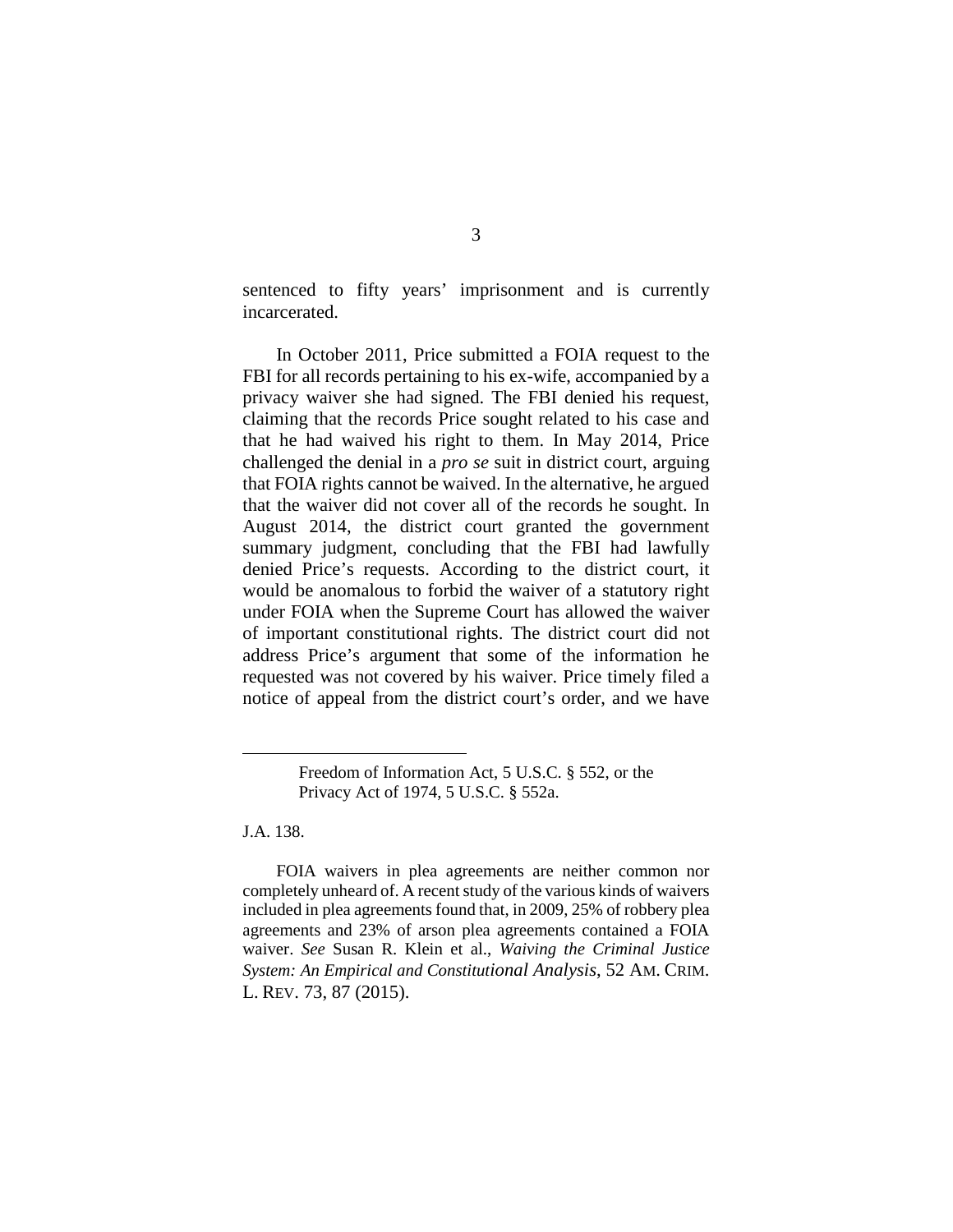jurisdiction pursuant to 28 U.S.C.  $\S$  1291.<sup>[3](#page-3-0)</sup> We review de novo a district court's "decision granting summary judgment to an agency claiming to have complied with" its obligations under FOIA. *Schrecker v. U.S. Dep't of Justice*, 349 F.3d 657, 661- 62 (D.C. Cir. 2003).

The government argues that this suit is an attempt by Price to challenge his conviction or sentence that turns on whether his waiver was knowing, voluntary, and intelligent. We see it differently. This is a FOIA suit in which we are asked to determine de novo whether the FBI lawfully withheld records that Price requested.

II

In general, "[c]riminal defendants may waive both constitutional and statutory rights, provided they do so voluntarily and with knowledge of the nature and consequences of the waiver." *United States v. Mabry*, 536 F.3d 231, 236 (3d Cir. 2008) (citations omitted); *accord United States v. Guillen*, 561 F.3d 527, 530 (D.C. Cir. 2009); *see also United States v. Ruiz*, 536 U.S. 622, 629-30 (2002) ("A defendant, for example, may waive his right to remain silent, his right to a jury trial, or his right to counsel  $\dots$ ."). Amicus contends that the district court should have declined to enforce the waiver, first because FOIA rights are never waivable, and, in the alternative, because

<span id="page-3-0"></span><sup>&</sup>lt;sup>3</sup> Price is not represented by counsel on appeal, and he has not filed any briefs himself. Rather, we appointed an amicus—the Georgetown Appellate Litigation Program—to brief and argue his cause before us.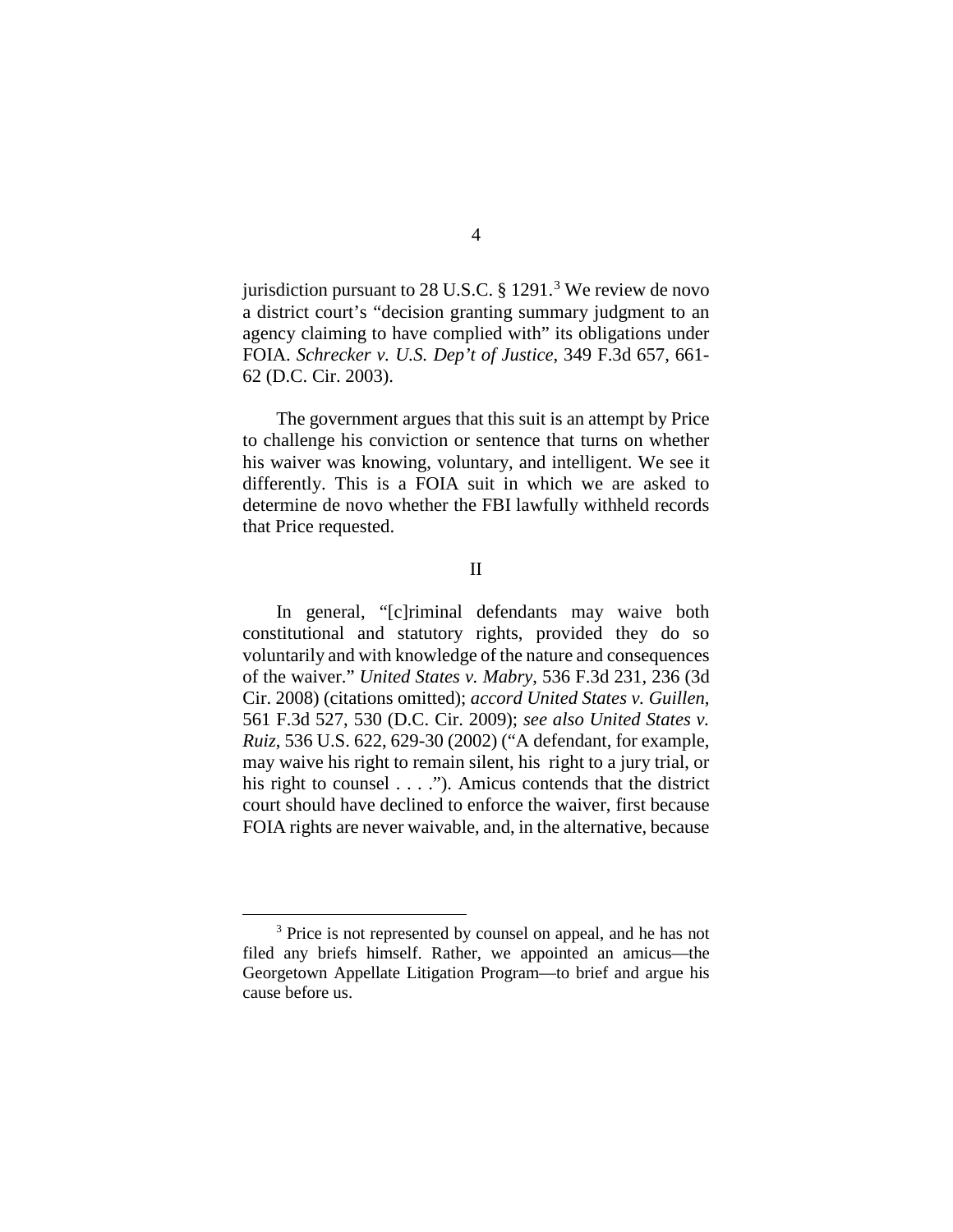waivers of FOIA rights in plea agreements contravene public policy.[4](#page-4-0)

A

Amicus argues primarily that no person may ever waive his right to seek records under FOIA. Statutory rights are generally waivable unless Congress affirmatively provides they are not, *see United States v. Mezzanatto*, 513 U.S. 196, 200-01 (1995), and amicus suggests two ways in which Congress has shown that FOIA rights may not be waived. First, Price observes that FOIA requires the disclosure of all records except those specifically exempted from its coverage. As amicus notes, these exemptions are "explicitly made exclusive." *Dep't of Air Force v. Rose*, 425 U.S. 352, 361 (1976); *see also* 5 U.S.C. § 552(d) (FOIA "does not authorize withholding of information or limit the availability of records to the public except as specifically stated in this section."). There are nine categories of records exempted from disclosure,

<span id="page-4-0"></span> <sup>4</sup> We note that the district courts to have considered the question have held that FOIA waivers in plea agreements are enforceable. *See, e.g.*, *Caston v. Exec. Office for U.S. Att'ys*, 572 F. Supp. 2d 125, 129 (D.D.C. 2008); *Boyce v. United States*, Civ. No. 1:08-cv-535, 2010 WL 2691609, at \*1 (W.D.N.C. July 6, 2010); *Patterson v. FBI*, Civ. No. 3:08-cv-186, 2008 WL 2597656, at \*2 (E.D. Va. June 27, 2008). And the Fourth Circuit, in an unpublished opinion, once referred to a plea agreement that contained a FOIA waiver as "valid and binding." *United States v. Lucas*, 141 F. App'x 169, 170 (4th Cir. 2005). Those courts, however, did not address the questions posed here: whether FOIA rights are inherently unwaivable for everyone or, alternatively, whether public-policy concerns ever require courts to refrain from enforcing FOIA waivers contained in plea agreements. We now try our hand at answering those questions.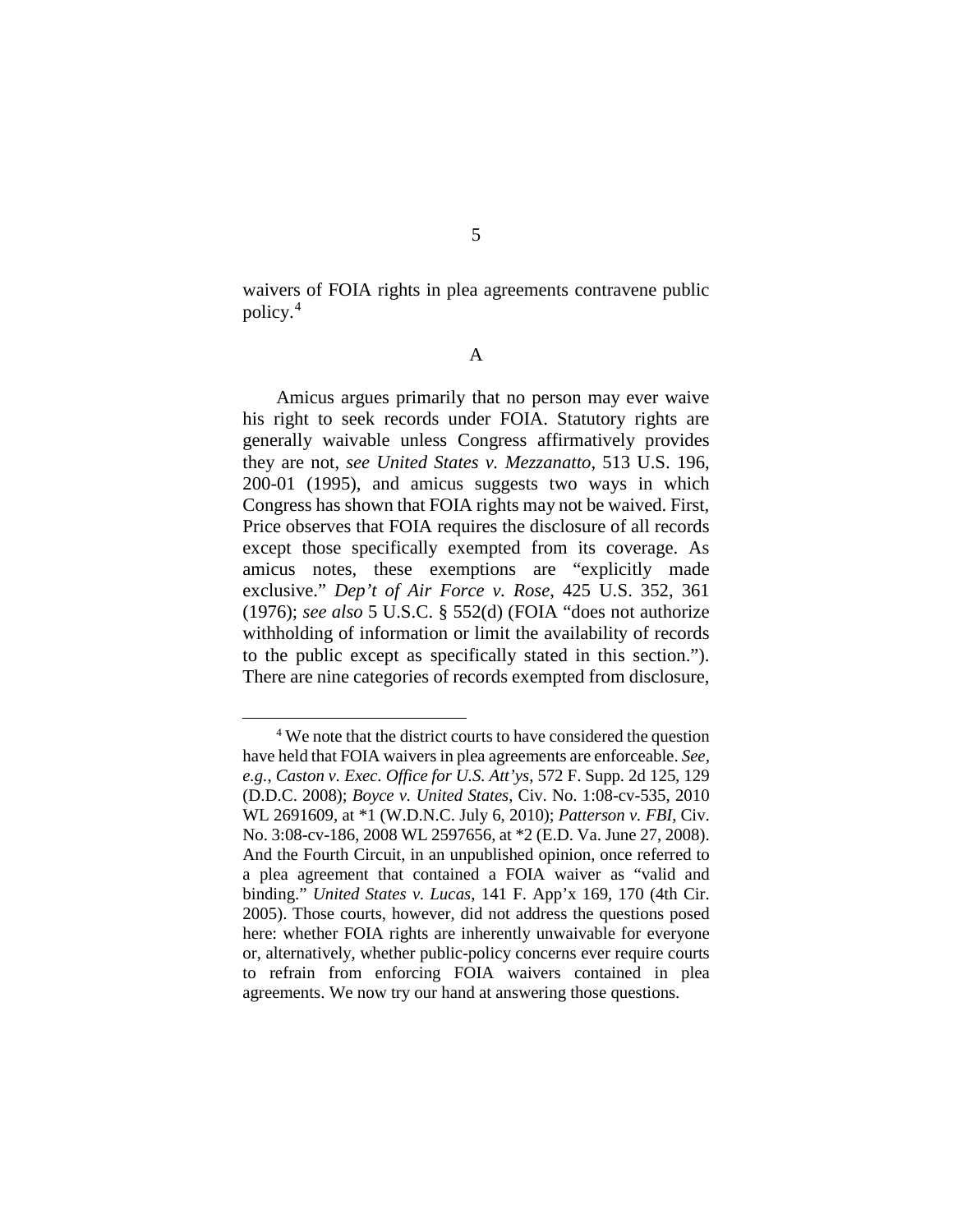including, for example, records that are classified pursuant to Executive Order, relate solely to internal agency policies or procedures, are specifically exempted from disclosure by other statutes, or would constitute an unwarranted invasion of personal privacy if disclosed. *See id.*

As amicus sees it, a waiver of FOIA rights would "operate[] as a tenth exemption," and would therefore be unenforceable, "because Congress expressly prohibited agencies from creating additional FOIA exemptions." Amicus Br. 9-10. We disagree. Such a waiver does not function as a tenth FOIA exemption. Amicus confuses the question of whether an exemption keeps a document out of the public's reach with the question presented here: whether a particular person may access that document. But an individual's waiver of his FOIA rights does not limit the public's right to the document.

To understand why, consider that when FOIA "does not apply" to a category of documents, 5 U.S.C. § 552(b), those records are exempt from *all* public disclosure. *See DiBacco v. U.S. Army*, 795 F.3d 178, 183 (D.C. Cir. 2015). The agency is under no obligation to turn over those documents—to *anybody*. Things are altogether different when an agency denies someone a document he has promised not to seek. In that circumstance, the agency is not saying that FOIA "does not apply" to the document. Indeed, the document is still subject to FOIA *and remains available to other requesters*—just not to the person who waived his right to it. That result is perfectly compatible with the text of FOIA, which requires the agency to invoke one of the nine exemptions if it wishes to place records off limits to "*the public*." 5 U.S.C. § 552(d) (emphasis added). In short, Congress restricted agencies' ability to remove books from the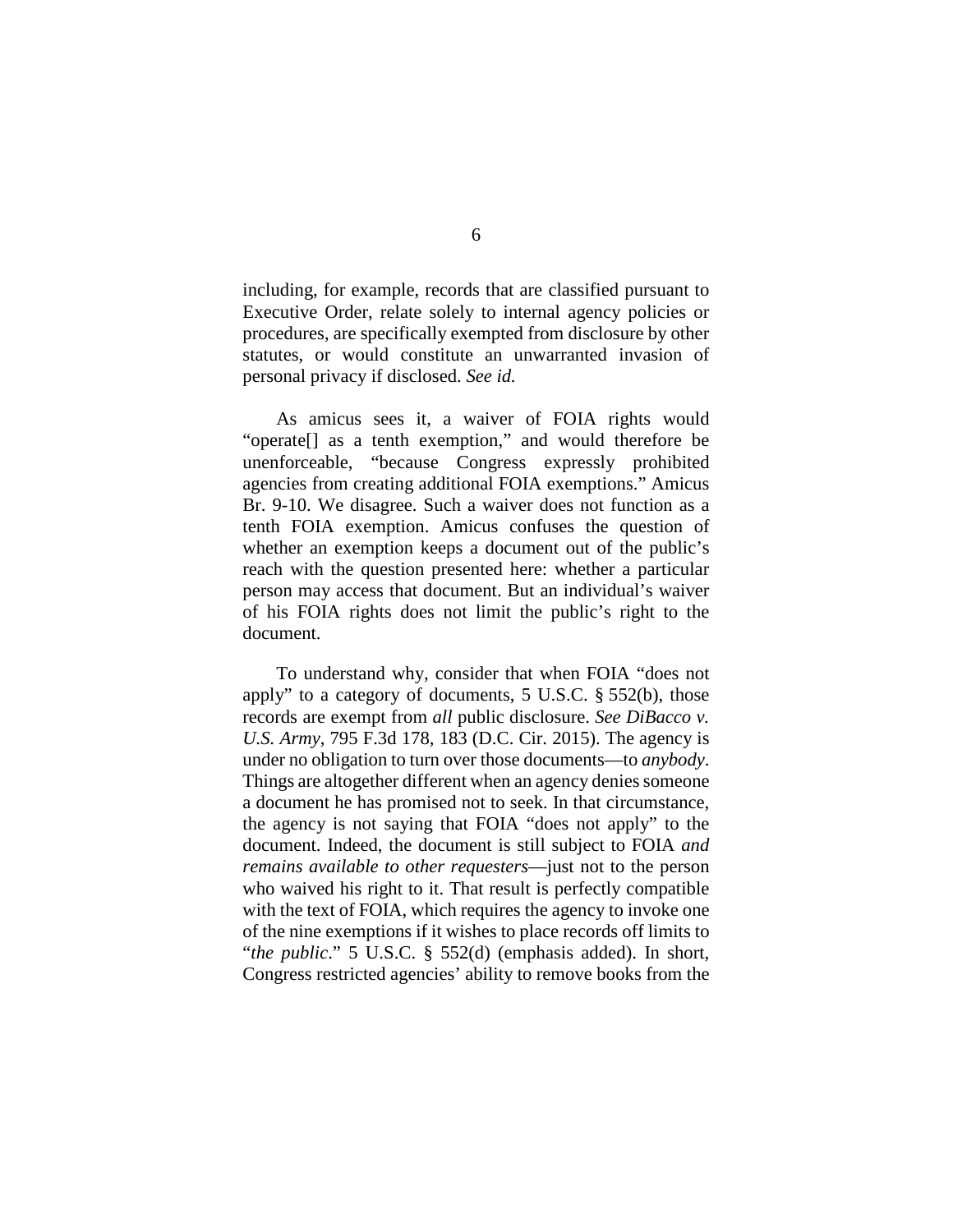library, but said nothing about an individual's freedom to give up his library card, if he so chooses.

Next, amicus argues that the intent of Congress to protect FOIA rights from waiver is inherent in the "'fundamental principle' . . . [that] 'the identity of the requesting party has no bearing on the merits of his or her FOIA request.'" Amicus Reply Br. 8 (quoting *Roth v. U.S. Dep't of Justice*, 642 F.3d 1161, 1183 (D.C. Cir. 2011)) (discussing FOIA's command that records be made promptly available "to any person" who requests them, 5 U.S.C.  $\S$  552(a)(3)(A)). Although the identity of a requester is generally irrelevant to whether an exemption applies, *see U.S. Dep't of Justice v. Reporters Comm. for Freedom of Press*, 489 U.S. 749, 771 (1989) (explaining that the government may not deny a person's FOIA request on the ground that he lacks a special interest in the records sought), this case is not about whether a document can be denied under one of the exemptions; it is simply about whether an agency, as a general matter, may decline to turn over records to somebody who has *specifically contracted* with the government not to seek them. Nowhere in the statute has Congress forbidden that practice.

One additional point: amicus contends that FOIA rights cannot be waived in the same way that a person cannot give away his rights to a minimum wage or overtime pay under the Fair Labor Standards Act. That analogy is misplaced. Minimum-wage and maximum-hour laws operate by limiting freedom to contract, *see W. Coast Hotel Co. v. Parrish*, 300 U.S. 379, 391-92 (1937), so it is easy to see how the statutory scheme could be frustrated by allowing workers and management to contract around those laws. Indeed, the entire point of such laws is to stave off low salaries and wages that some people would accept if given the choice. By contrast,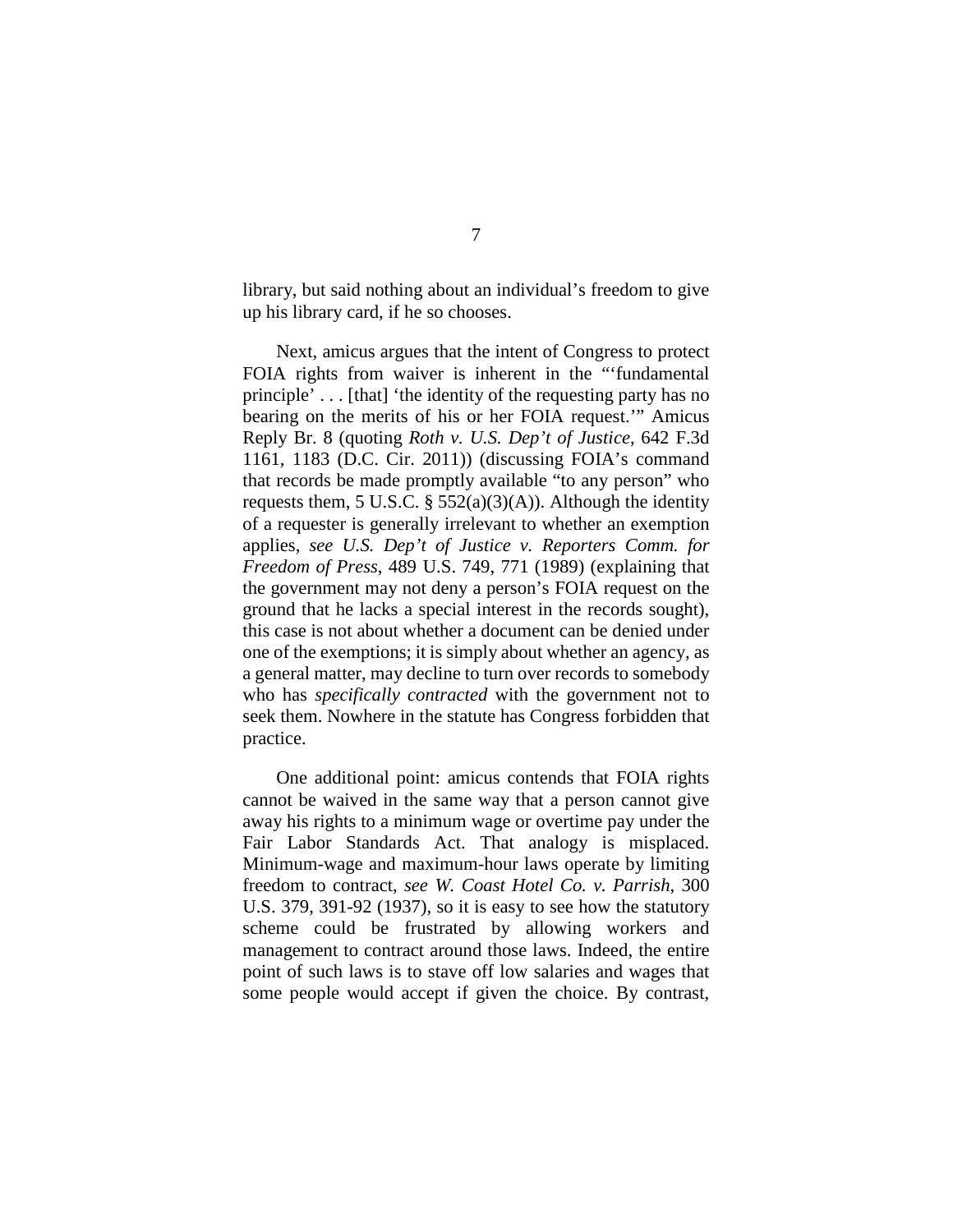allowing individuals to contract away their personal right to information under FOIA does not jeopardize the statutory scheme. The statute's "sole concern is with what must be made public or not made public." *Reporters Comm.*, 489 U.S. at 772 (quoting Kenneth Culp Davis, *The Information Act: A Preliminary Analysis*, 34 U. CHI. L. REV. 761, 765 (1967)); *see also North v. Walsh*, 881 F.2d 1088, 1096 (D.C. Cir. 1989). And here, as both Price and the government acknowledge, almost any other person could get the same records Price has requested—just not Price himself. The records he seeks remain readily available to the public, assuming they are not subject to an exemption.

The implications of Price's argument underscore its weakness. Under his view, FOIA claims would become practically impossible to settle. Suppose the FBI denies a person's request for documents, and the person sues under FOIA. Because litigation is uncertain and costly, settlement talks ensue. The FBI offers to give him document X while continuing to withhold from him documents Y and Z. The requester accepts the FBI's offer and voluntarily dismisses his suit. But a month later, buyer's remorse sets in and he asks the FBI for documents Y and Z. Presumably, the FBI would deny his request on the ground that, just last month, he signed on to a settlement in which he agreed not to receive those documents. If Price were correct that the FBI would be barred from denying his request unless it could invoke one of the statutory exemptions, the promise made in the settlement would be meaningless. If that were the law, the agency would never have settled with him to begin with. Indeed, the agency would never settle with anybody. FOIA settlements would always be—from the government's perspective—meaningless. That outcome is absurd. FOIA cases settle all the time, and accepting Price's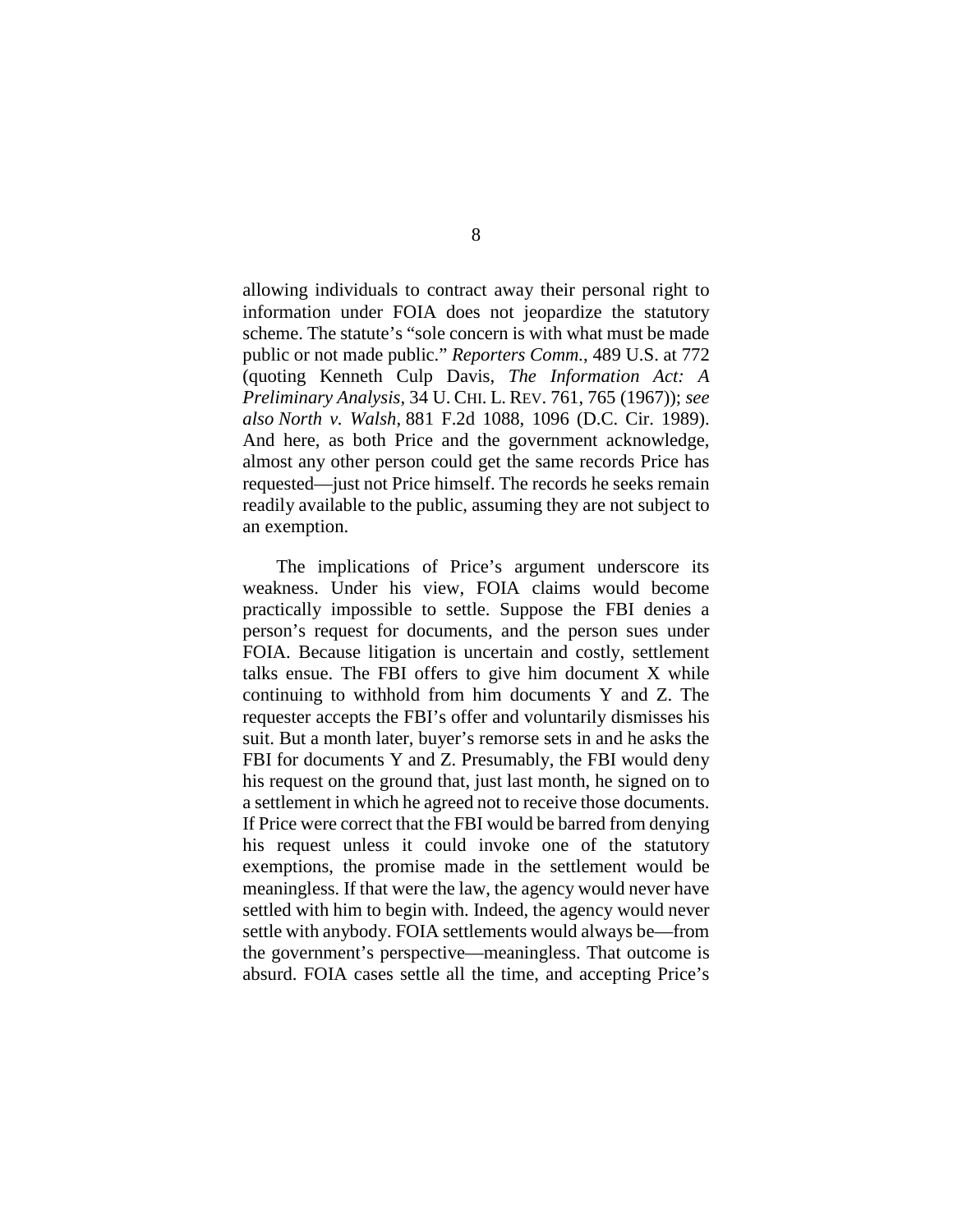argument would put an end to that longstanding practice. We decline to take the bait.

B

More fundamentally, in responding to Price's publicpolicy-based challenge, the government has not pointed us to any legitimate criminal-justice interest served by including a waiver of FOIA rights in Price's plea agreement. Amicus argues, and all parties agree, that a "prosecutor is permitted to consider only legitimate criminal justice concerns in striking [a plea] bargain—concerns such as rehabilitation, allocation of criminal justice resources, the strength of the evidence against the defendant, and the extent of [a defendant's] cooperation with the authorities," *Town of Newton v. Rumery*, 480 U.S. 386, 401 (1981) (O'Connor, J., concurring); *see also id.* at 397 (majority opinion) (evaluating the degree to which an agreement in the criminal context "further[ed] legitimate prosecutorial and public interests"). This set of legitimate interests places boundaries on the rights that can be bargained away in plea negotiations.

For example, waivers of appeal rights are permissible, in part, because they promote finality: the prosecution avoids expending time and resources putting the matter to rest. *See, e.g.*, *United States v. Teeter*, 257 F.3d 14, 22 & n.5 (1st Cir. 2001). Similarly, when a criminal defendant waives his right to a trial, prosecutors save the time and resources typically involved in obtaining a conviction. And when a criminal defendant waives his right to impeachment evidence under *Giglio v. United States*, 405 U.S. 150 (1972), prosecutors can secure guilty pleas without prematurely disclosing witness information and trial strategy. *Ruiz*, 536 U.S. at 631-32. A criminal defendant can even agree to give up his right to pursue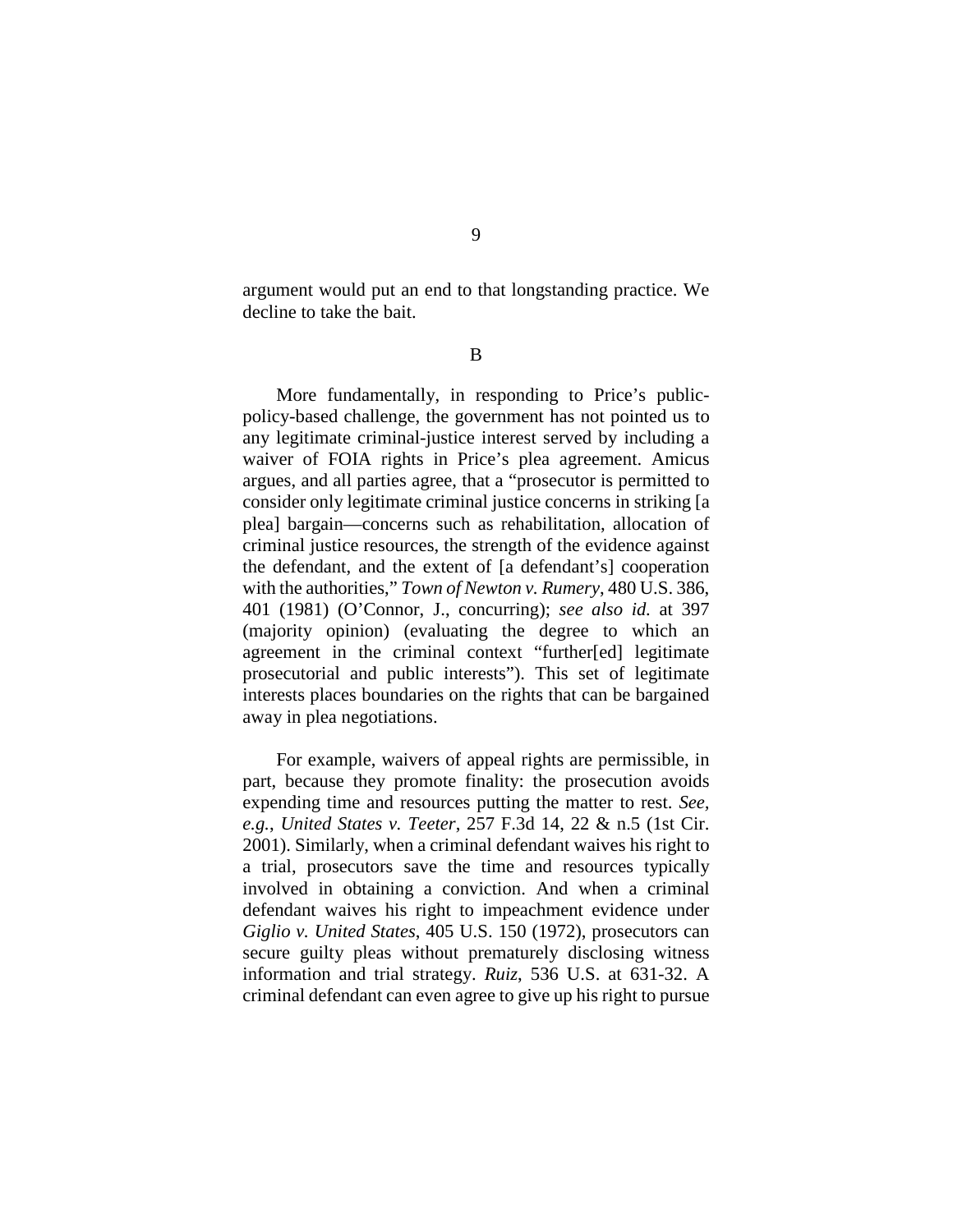a section 1983 damages action in exchange for dropping a prosecution, as long as the prosecutor has "an independent, legitimate reason . . . directly related to his prosecutorial responsibilities" for seeking such an agreement—for instance, sparing a victim "the public scrutiny and embarrassment she would have endured" as a key witness if the case had gone forward. *Rumery*, 480 U.S. at 398.

Here, however, the government has not pointed us to any legitimate criminal-justice interest served by allowing for FOIA waivers in plea agreements. Indeed, all the government says is that "the public interest in the efficient and effective prosecution and conviction of sex offenders . . . is considerable and outweighs whatever public interest may exist in the [contents of the] investigation and prosecution files of [a] single defendant." Appellee Br. 36. But how? Certainly litigating FOIA disputes in court can be burdensome for the parties involved, as the government notes, *see id.* at 46, but in what way do FOIA waivers actually support "efficient and effective prosecution"? The government leaves us to guess.

When pressed at oral argument about what legitimate criminal-justice purpose FOIA waivers might serve, the government simply responded: "Prisoners frankly have a lot of time on their hands and they write a lot of FOIA requests, and it is a burden to agencies especially like the FBI . . . ." Oral Arg. Rec. at 16:43-17:00. But the government did not clearly make this argument in its brief, despite amicus having called into question the weight of interests served by enforcing FOIA waivers in plea agreements.

True, in another point gone missing from the government's brief and raised by its counsel only at oral argument, FOIA waivers may occasionally promote the government's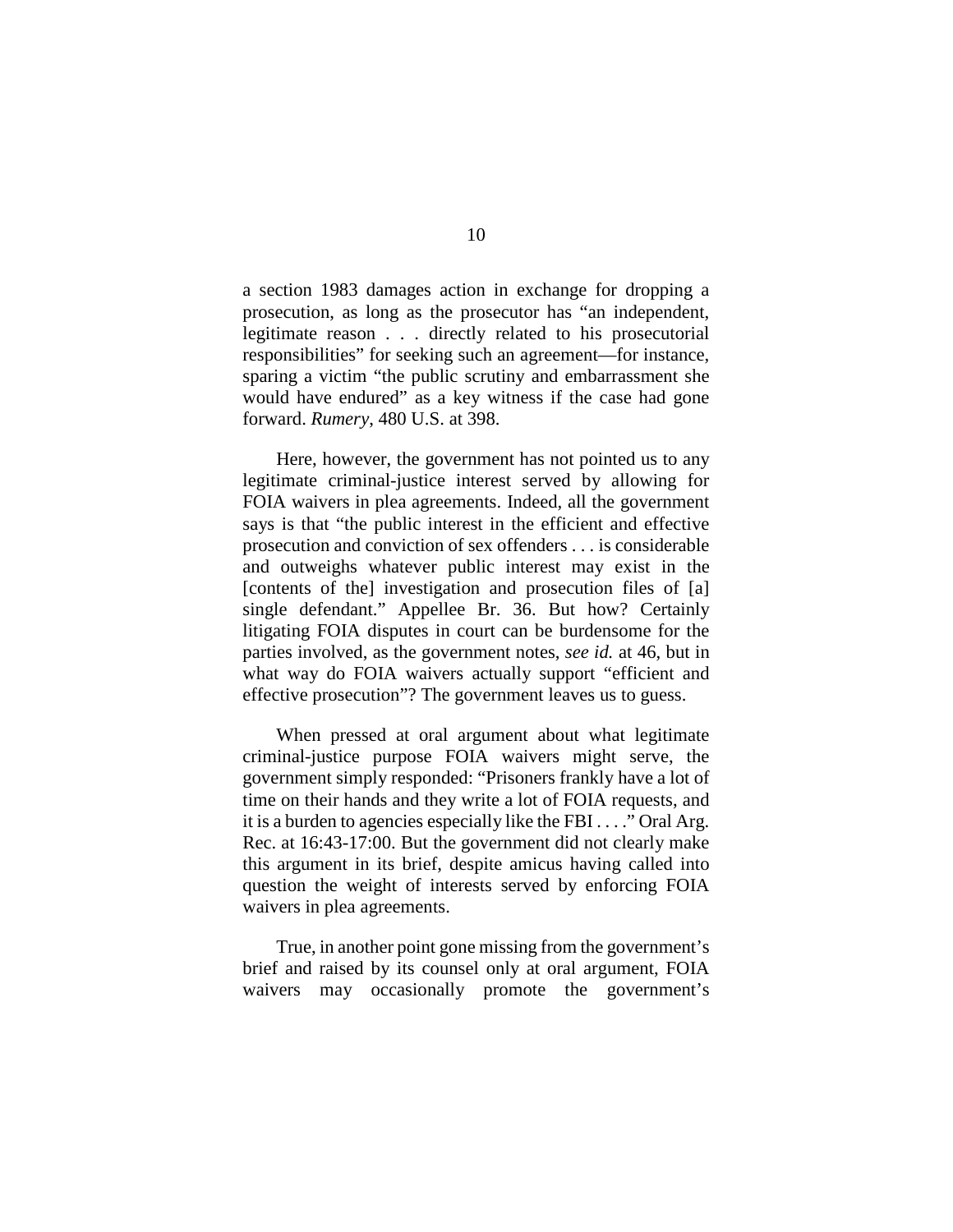legitimate interest in finality. But as best we can tell, FOIA waivers promote finality only by making it more difficult for criminal defendants to uncover exculpatory information or material showing that their counsel provided ineffective assistance. That argument takes the finality interest too far. After all, a defendant can never waive his right to bring a colorable claim of ineffective assistance of counsel, even though such claims undermine finality. *See Guillen*, 561 F.3d at 530 (holding that plea waivers are unenforceable "insofar as the defendant makes a colorable claim he received ineffective assistance of counsel in agreeing to the waiver"); *see also Washington v. Lampert*, 422 F.3d 864, 869 (9th Cir. 2005) (noting that "other circuits have barred waivers of [ineffective assistance of counsel] claims associated with the negotiation of plea agreements"). Some courts have even suggested that the right to material exculpatory information under *Brady v. Maryland*, 373 U.S. 83 (1963), also cannot be waived. *See, e.g.*, *McCann v. Mangialardi*, 337 F.3d 782, 787-88 (7th Cir. 2003).

And as amicus observes, FOIA plays a significant role in uncovering undisclosed *Brady* material and evidence of ineffective assistance of counsel, *see* Amicus Br. 27, and in practice has led to uncovering records relevant to ineffectiveassistance-of-counsel claims, such as plea offers not communicated by defense counsel to clients, *see Hare v. United States*, 688 F.3d 878, 880 (7th Cir. 2012); *Albillo-De Leon v. Gonzales*, 410 F.3d 1090, 1100 (9th Cir. 2005), as well as evidence of *Brady* violations, *see Monroe v. Angelone*, 323 F.3d 286, 294 (4th Cir. 2003); *Bagley v. Lumpkin*, 798 F.2d 1297, 1299 (9th Cir. 1986); *United States v. McDavid*, No. 06 cr-0035, ECF No. 442 (E.D. Cal. July 14, 2014) (describing *Brady* materials obtained through FOIA that led to the release of a man sentenced to 19.5 years' imprisonment); *Ex parte Miles*, Nos. AP-76,488 & AP-76,489 (Tex. Ct. Crim. App. Jan.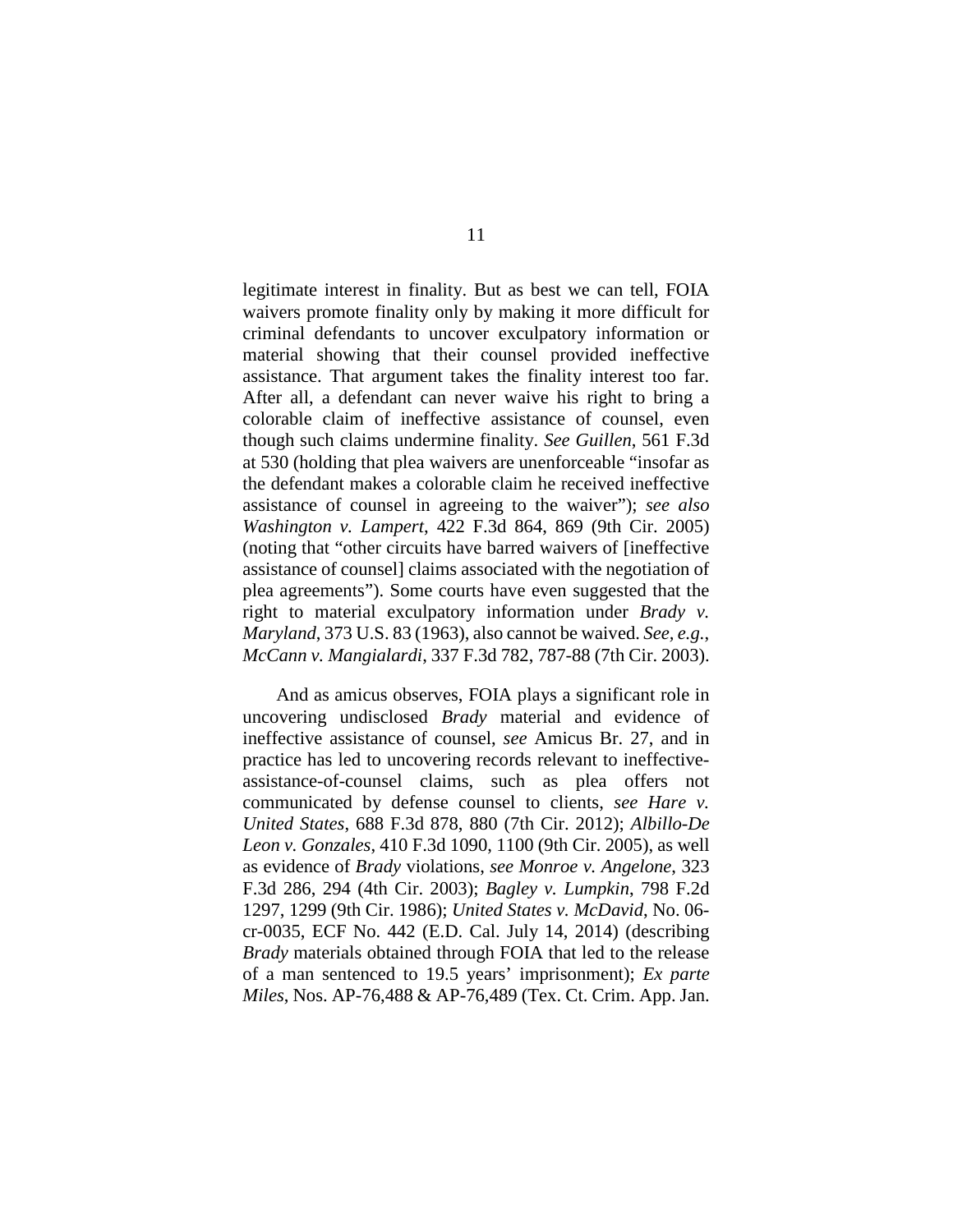15, 2012) (vacating the conviction of a man sentenced to sixty years' imprisonment after a FOIA request uncovered suppressed police reports and evidence that another person confessed to the crime); *see also Timothy Howard*, National Registry of Exonerations, http://www.law.umich.edu/ special/exoneration/Pages/casedetail.aspx?caseid=3311 (last visited July 25, 2017) (describing suppressed evidence uncovered through FOIA that led to the exoneration of two men who had spent decades on death row). FOIA thus provides an important vehicle for vindicating significant rights—and for keeping prosecutors honest. Indeed, in some cases it provides the *only* vehicle. And the government, at least in this case, has not told or shown us how taking that tool away from criminal defendants serves the interests of justice compared to the harms those waivers cause.

In the dissent's view, our inquiry is unnecessary because "achieving a guilty plea *is* the legitimate criminal justice interest" served by the waiver of any right that helps to secure the plea in the first place. Dissenting Op. at 8 (emphasis added); *see also id.* at 9-10 (reasoning that "no 'legitimate criminaljustice' interest need be satisfied beyond securing a knowing, voluntary, and intelligent admission of guilt"). But that principle would allow for the waiver of *any* right as part of a plea agreement. For instance, it would allow prosecutors to ask a criminal defendant to waive his right to collect social security benefits. Surely, though, we would decline to enforce that waiver, based on the rule that a prosecutor must have legitimate criminal-justice interests in mind when negotiating the terms of a plea agreement.

At the end of the day, a plea agreement that attempts to waive a right conferred by a federal statute is, like any other contract, "unenforceable if the interest in its enforcement is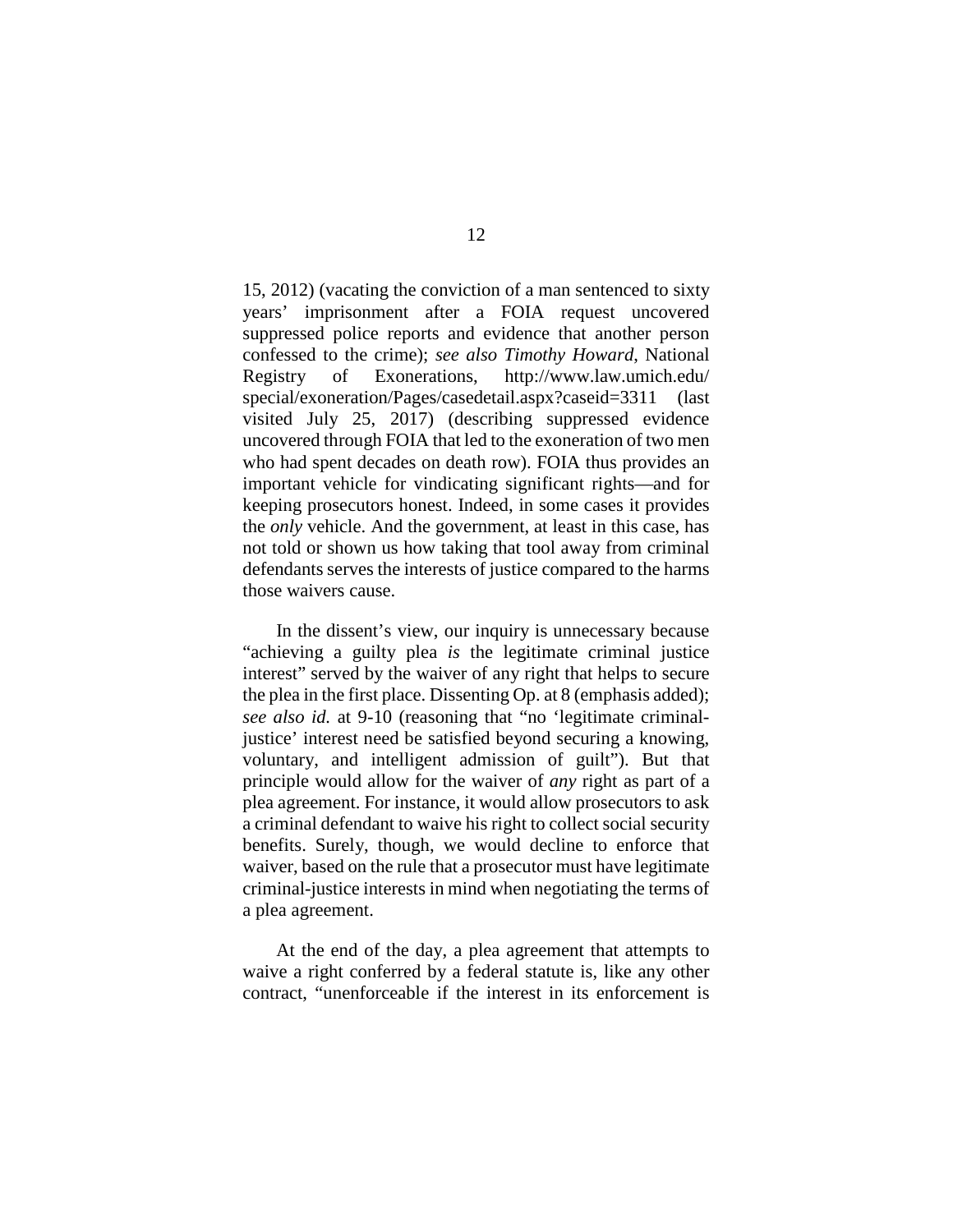outweighed [under] the circumstances by a public policy harmed by enforcement." *Rumery*, 480 U.S. at 392 (citing RESTATEMENT (SECOND) OF CONTRACTS § 178(1) (1981)). More specifically, the Supreme Court has instructed us to consider whether agreements with prosecutors "further legitimate prosecutorial and public interests" before enforcing those agreements. *Id.* at 397. And while "[t]he mere potential for abuse of prosecutorial bargaining power" does not on its own invalidate waivers of defendants' rights, *Mezzanatto*, 513 U.S. at 210, this uneven power dynamic lurks in the background in cases like these and calls for a careful consideration of Price's claim. Here Price has shown, through real-world examples, that enforcing a FOIA waiver would make it harder for litigants in his position to discover potentially exculpatory information or material supporting an ineffective-assistance-of-counsel claim. This is especially true given that, "with rare exceptions, only the waivor" in such cases "has the requisite knowledge and interest to lodge a FOIA request in the first place." Amicus Br. 27. On the other side of the scale, the government has offered us nothing more than the unsupported blanket assertion that FOIA waivers assist in effective and efficient prosecution, without any support or explanation *how*. Under these particular circumstances, and based on the briefing in this case, we have little trouble in concluding that the public interest in enforcing Price's waiver is outweighed by the harm to public policy that enforcement would cause.

The dissent, by contrast, views this as a case about the voluntariness of Price's waiver and would enforce the waiver because it was voluntary. But the fact that Price freely chose to waive his FOIA rights is not at issue here. The question is simply whether Price's agreement to waive his FOIA rights offends public policy and is therefore unenforceable. In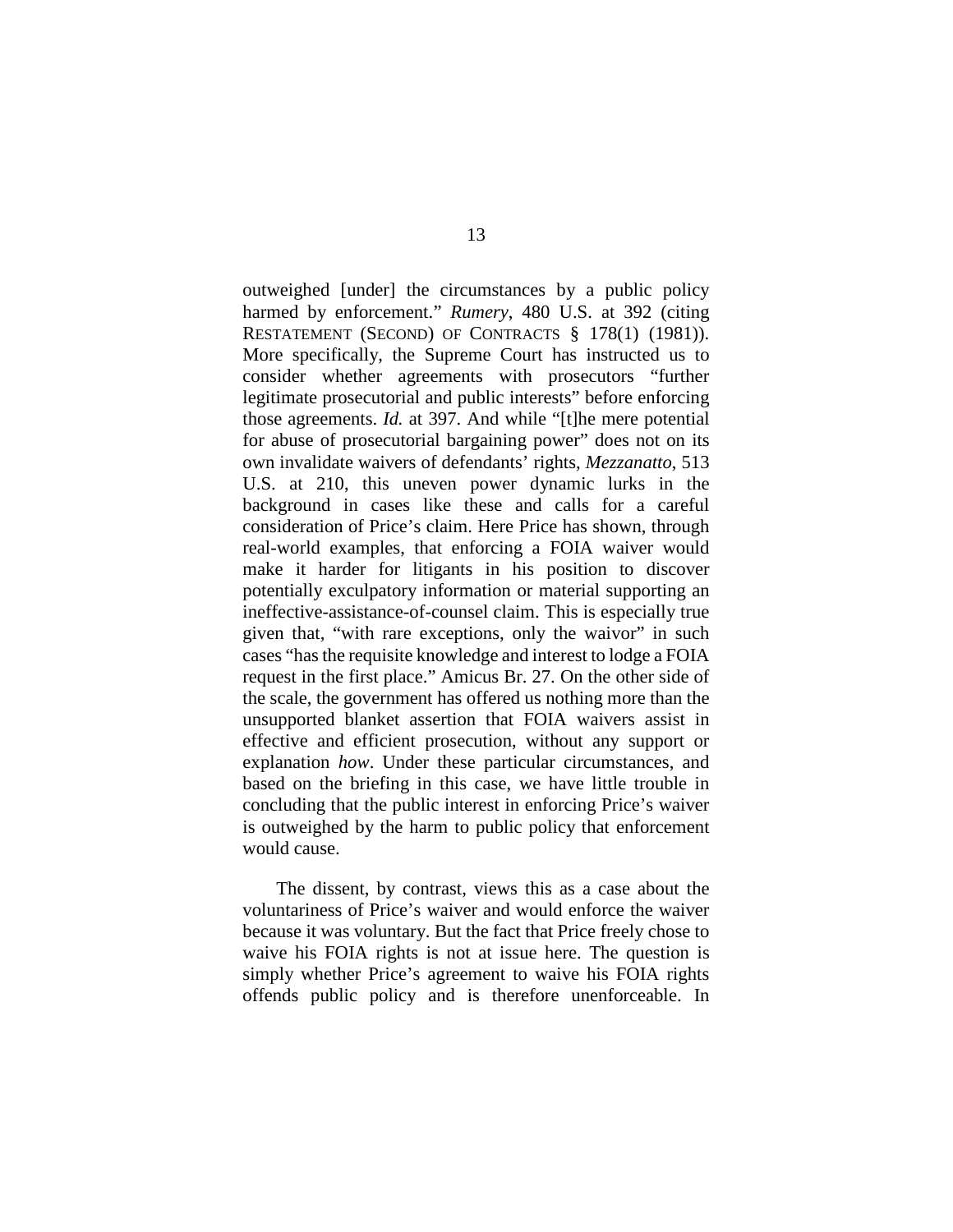answering that question, we decline to do the government's work for it and supply an argument the government did not make. To be clear, we do *not* hold that FOIA waivers in plea agreements are always unenforceable. We simply hold that the government may not invoke *Price's* FOIA waiver as a basis for denying him access to the records he requests because, in *this* case, the government has given us no adequate rationale for enforcing this waiver in light of the public-policy harms Price has identified. That's it.

Because we hold that the district court should have declined to enforce Price's FOIA waiver on public-policy grounds, we do not address Price's alternative argument that some of the records he requested fell outside the scope of his waiver. We express no view as to whether Price's FOIA request was otherwise properly made or whether any of FOIA's nine categorical exemptions applies to the records he requested.

# IV

For the foregoing reasons, we reverse the order of the district court and remand for further proceedings consistent with this opinion.

*So ordered.*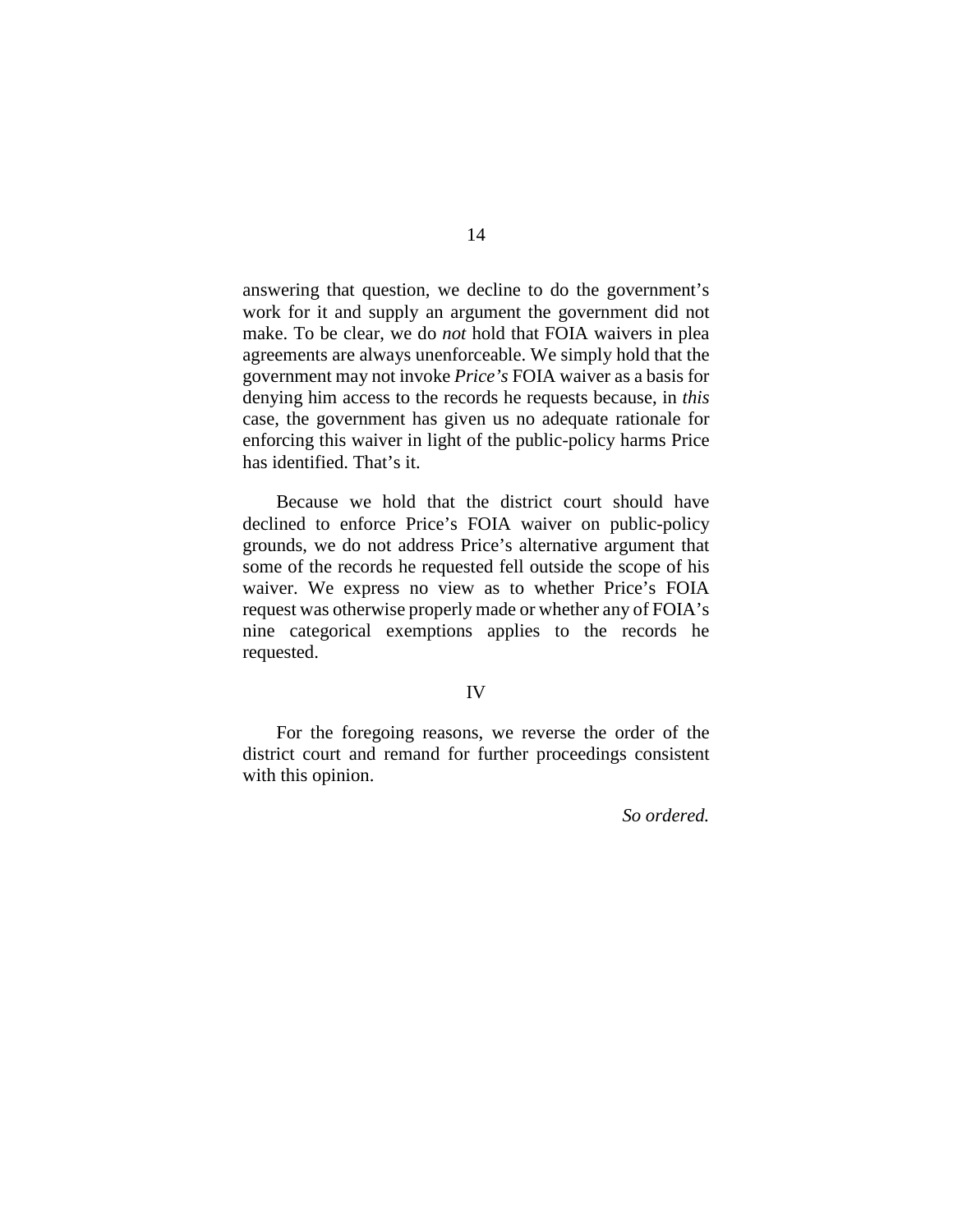BROWN, *Circuit Judge*, dissenting: This case presents the following question: May a criminal defendant, in pleading guilty, waive his right to FOIA requests pertaining to the investigation or prosecution underlying his criminal conviction? Thus far, every court to consider this question has answered "yes." We are now the first to say "no." The Court suggests its answer is limited only to this case, but *no* FOIA guilty-plea waiver could ever meet the standard employed here. Worse still, the Court's answer rests on a distortion of the Supreme Court's guilty-plea-waiver jurisprudence—a distortion portending far-reaching, and presumably unintended, consequences.

Rather than answer the question presented, the Court crafts a new guilty-plea-waiver standard. Now, the Government is burdened with proving a "legitimate criminal-justice" interest that a court must accept before any guilty-plea waiver is valid. The nature of the right no longer informs whether it is waivable; whether the defendant knowingly, voluntarily, and intelligently waived that right is now beside the point. These changes are in contrast with half-a-century of Supreme Court jurisprudence. The majority tap-dances around the Supreme Court's well-established standards by calling this a "FOIA suit," not a waiver case. Op. 4. Nonsense. No fake label will turn a rose into a saguaro. The FOIA statute plays no substantive role in the Court's novel analysis. This is a case about guilty-plea waivers. *See id.* at 9–11.

Comparing this decision to the Supreme Court's longestablished guilty-plea-waiver jurisprudence, it is now harder for a defendant to waive his FOIA right to records underlying his criminal conviction than it is to waive his constitutional rights to a jury trial, confronting witnesses, and being presumptively innocent. "How silly is that?" *Cf.* DJ Gallo, *Allen Iverson's 'Practice' Rant: 10 Years Later*, ESPN (May 7, 2012) http://www.espn.com/blog/playbook/fandom/post/\_/id/2026/a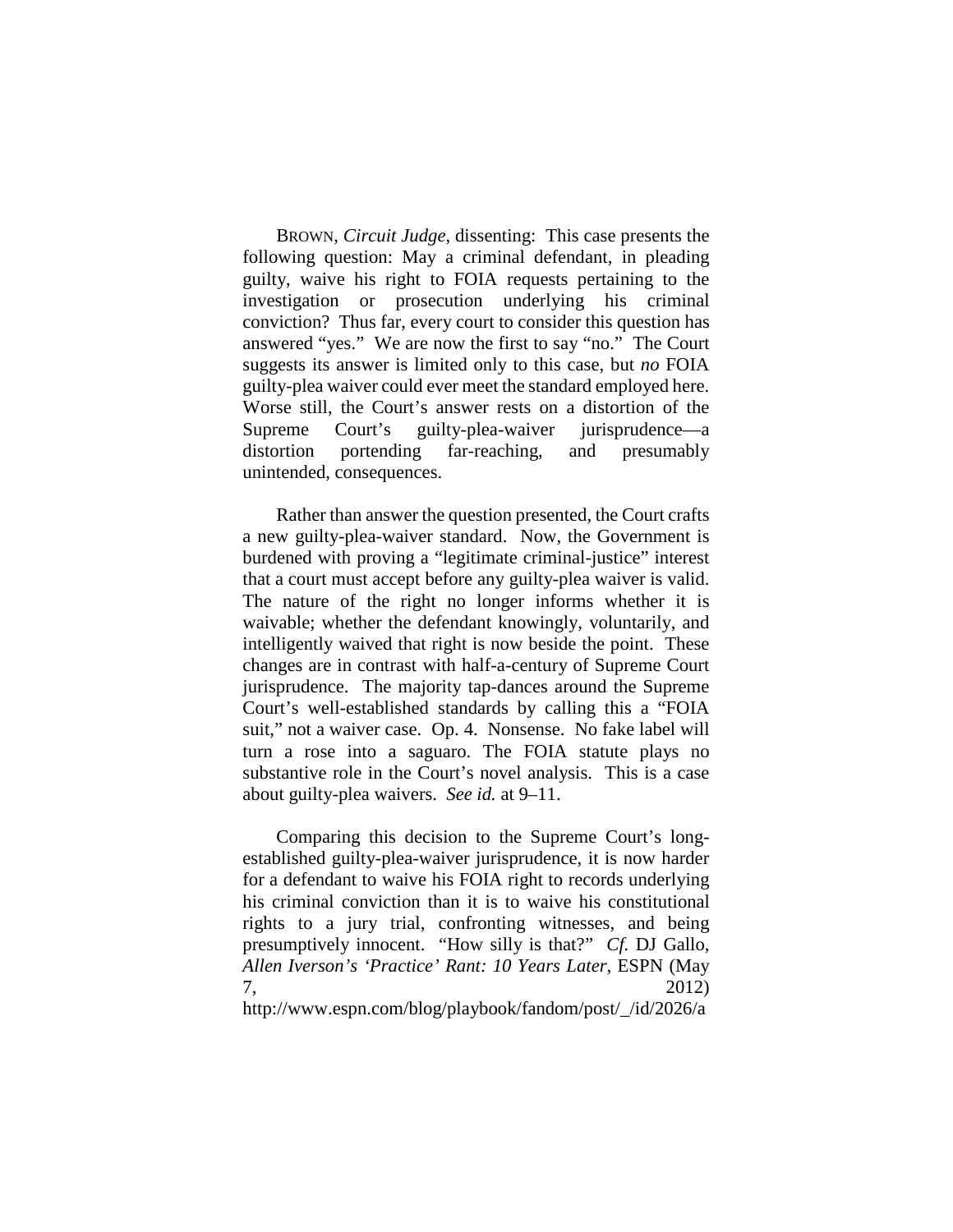llen-iversons-practice-rant-10-years-later ("[W]e're not even talking about the game, when it actually matters, we're talking about practice.").

Rather than revise the law, we should have applied the Supreme Court's waiver principles and upheld Price's FOIA waiver. Because the Court did not do so, choosing cleverness over wisdom, I respectfully dissent.

#### **I.**

The Court casts the Supreme Court's guilty-plea-waiver standards aside while fashioning a newfangled compass from one of Justice O'Connor's concurring opinions. Citing *Town of Newton v. Rumery*, 480 U.S. 386, 401 (1987) (O'Connor, J., concurring), the Court finds Price's waiver invalid because the Government failed to show "any legitimate criminal-justice interest" behind it. Op. 9. But Justice O'Connor's dicta is not the law. No other Member of the Supreme Court joined Justice O'Connor's concurrence. No party before us argued Justice O'Connor's dicta about "legitimate criminal-justice" interests should control. Indeed, the concurrence has *never* been used to invalidate a guilty-plea waiver. This should come as no surprise, as *Rumery* is not even about guilty pleas.

In *Rumery*, the Supreme Court assessed the acceptability of a "release-dismissal agreement"—an agreement where a defendant releases his right to bring a lawsuit under 42 U.S.C. § 1983 in exchange for the dismissal of charges against him. *Rumery*, 480 U.S. at 393–97. Release-dismissal agreements, as both the plurality and Justice O'Connor recognized, are *not* equivalent to guilty pleas. The "judicial oversight" inherent to entering a guilty plea separates the two, and gives the guilty plea an "important check against abuse" lacking in releasedismissal agreements. *See id.* at 393 n.3 (majority opinion); *id.*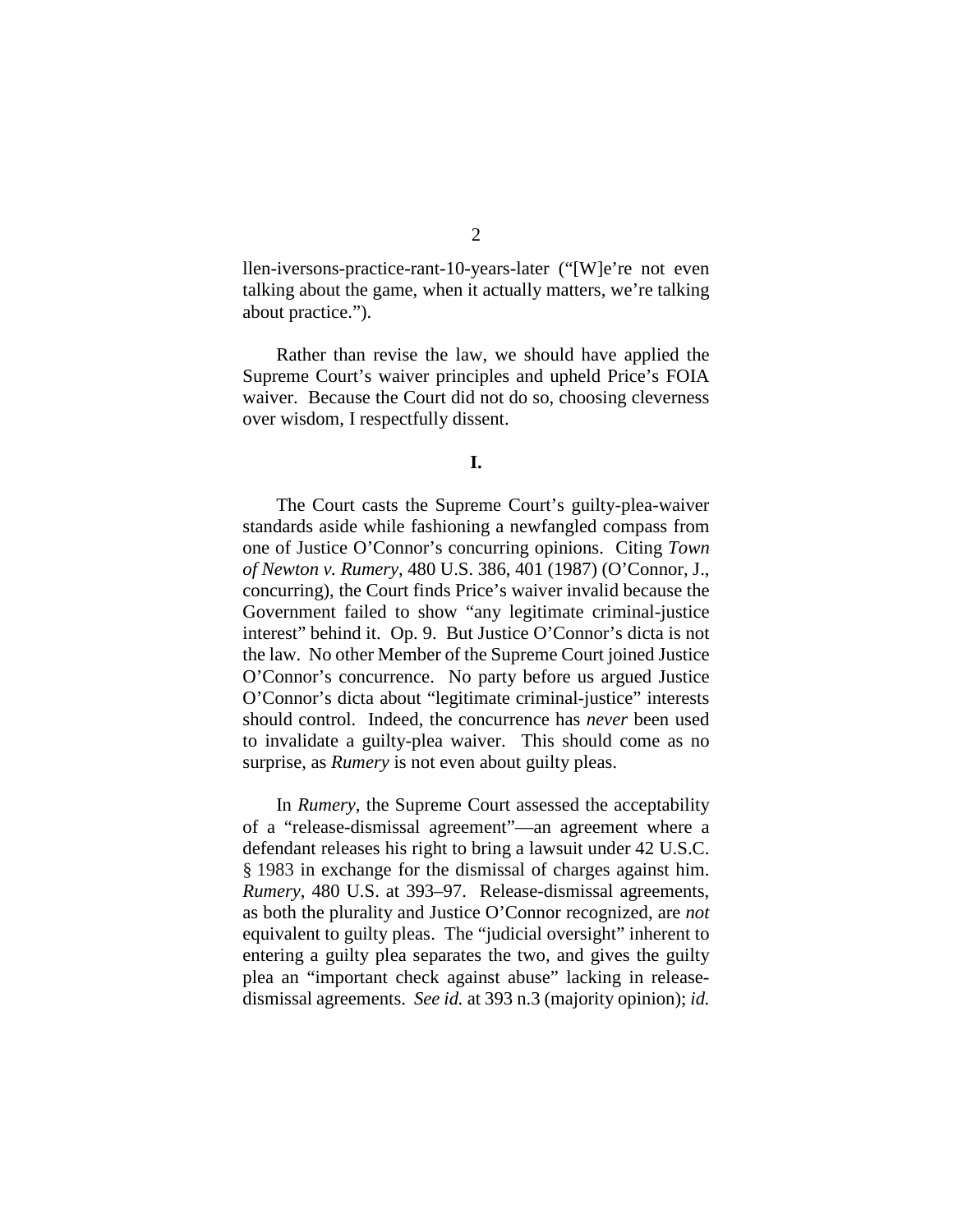at 400 (O'Connor, J., concurring); *see also Cady v. Arenac Cty.*, 574 F.3d 334, 348 (6th Cir. 2009) (Martin, J., concurring) ("Release-dismissals are not like plea bargains: the justification for plea bargains focuses on the prosecutor's duties with respect to his limited institutional role and his concern for often limited prosecutorial resources. Release-dismissals, by contrast, concern only whether the defendant may sue the officers who apprehended him for constitutional violations . . . or some extant third-parties in *civil* court . . . .").

Importantly, *Rumery* acknowledged that the "public interest" in a guilty plea is the entered plea itself. A knowing, voluntary, and intelligent guilty plea assures the public that the crime will be punished and the prosecutor has a factual basis for his charges. *See* 480 U.S. at 393 n.3 (majority opinion). The "public interest" in a release-dismissal agreement is more tangential. This contrast led Justice O'Connor to conclude that, in the distinct context of release-dismissal agreements, the public interest demands that the court "[c]lose[ly] examin[e] . . . all the factors" affecting a particular agreement. *See id.* at 402 (O'Connor, J., concurring). The *Rumery* Court's reference to "legitimate prosecutorial and public interests," *id.* at 397, cited by the Court to bolster its reliance on Justice O'Connor's concurrence, *see* Op. 9, is also specifically tied to the distinct question of whether release-dismissal agreements are generally invalid. *See* 480 U.S. at 397 ("Because release-dismissal agreements may further legitimate prosecutorial and public interests, we reject the Court of Appeals' holding that all such agreements are invalid *per se*."). Neither Justice O'Connor's concurrence, the *Rumery* majority opinion, nor the plurality opinion suggest a case-by-case inquiry into the public interest is similarly required regarding guilty-plea waivers.

The Court takes one sentence of Justice O'Connor's concurring opinion and turns it into a rule. "[T]he prosecutor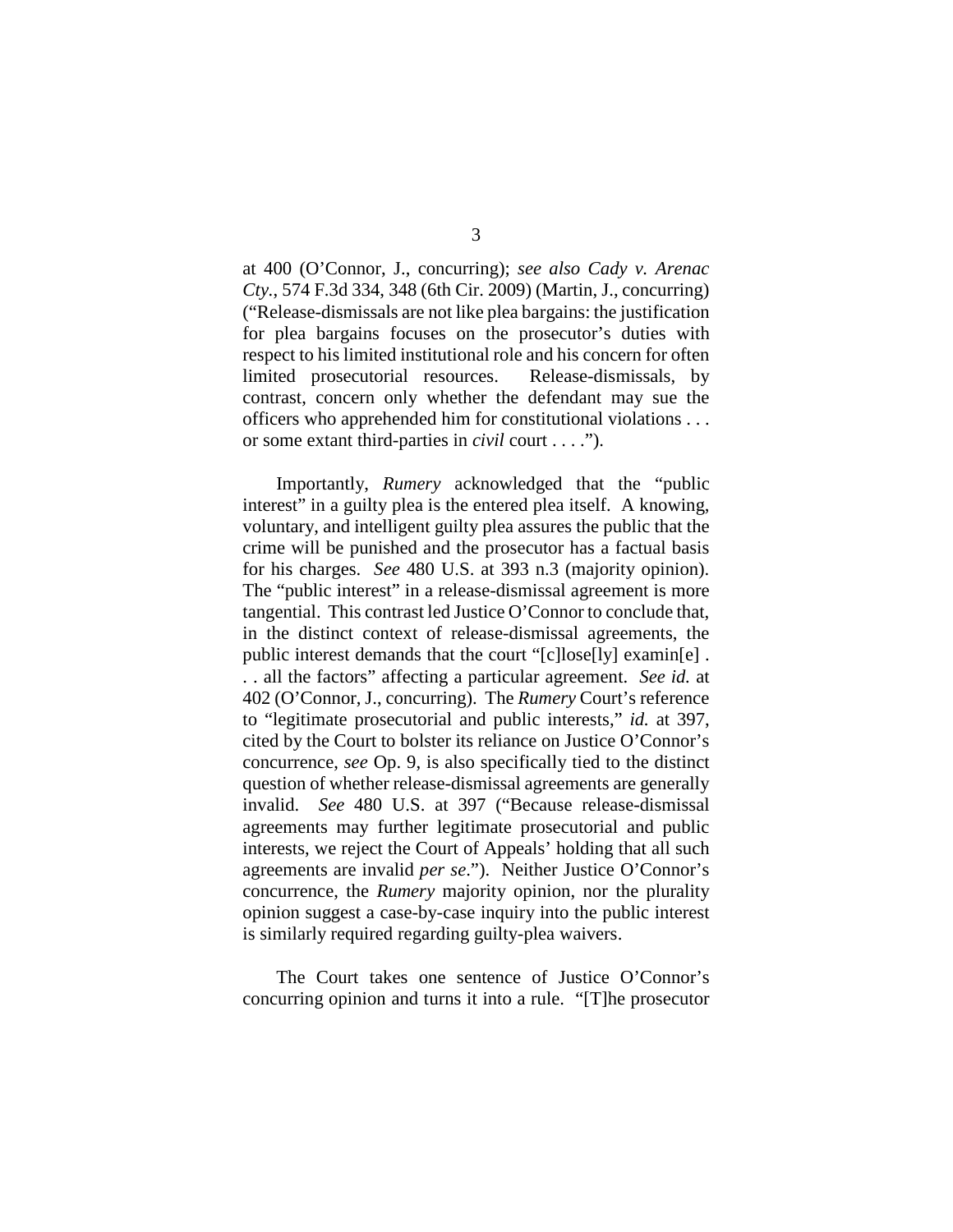is permitted to consider only legitimate criminal justice concerns in striking his [plea] bargain—concerns *such as* rehabilitation, allocation of criminal justice resources, the strength of the evidence against the defendant, and the extent of his cooperation with the authorities." *Id.* at 401 (O'Connor, J., concurring (emphasis added)). This sentence is dicta within dicta; Justice O'Connor's *concurring* views about what a prosecutor may consider when striking a plea bargain are raised solely as part of a *contrast* with the release-dismissal agreement at issue in *Rumery*. This sentence cites no authority. It is illustrative, not definitive, toward what "criminal justice concerns" are "legitimate." It sets forth no basis to conclude that *every* waiver within a guilty plea must achieve a specific criminal justice interest, or any basis to evaluate whether any waiver does so. And, the plurality opinion dispels any suggestion that a court need consider public interest concerns beyond a plea's voluntariness. *See* 480 U.S. at 395 (plurality opinion) ("Thus, we hesitate to elevate more diffused public interests above Rumery's considered decision that he would benefit personally from the agreement.").

The Court displays considerable impudence by chiding the Government for failing to brief a "legitimate-criminal justice" interest behind Price's FOIA waiver. *See* Op. 10. Why would any litigant brief a standard never applied to guilty-plea waivers, and one that no party sought to apply? Indeed, at oral argument, *amicus* counsel repeatedly acknowledged that the type of FOIA waiver in Price's guilty plea satisfied any "legitimate criminal-justice" interest. Oral Arg. Rec. at 12:18 – 12:22 ("We agree that there is a nexus between FOIA waivers and the criminal process"); *id.* at  $11:34 - 11:39$  ("We're not saying that FOIA waivers don't have a sufficient nexus to the criminal process"). *Amicus* counsel went further, *disclaiming any relevancy* to Justice O'Connor's analysis: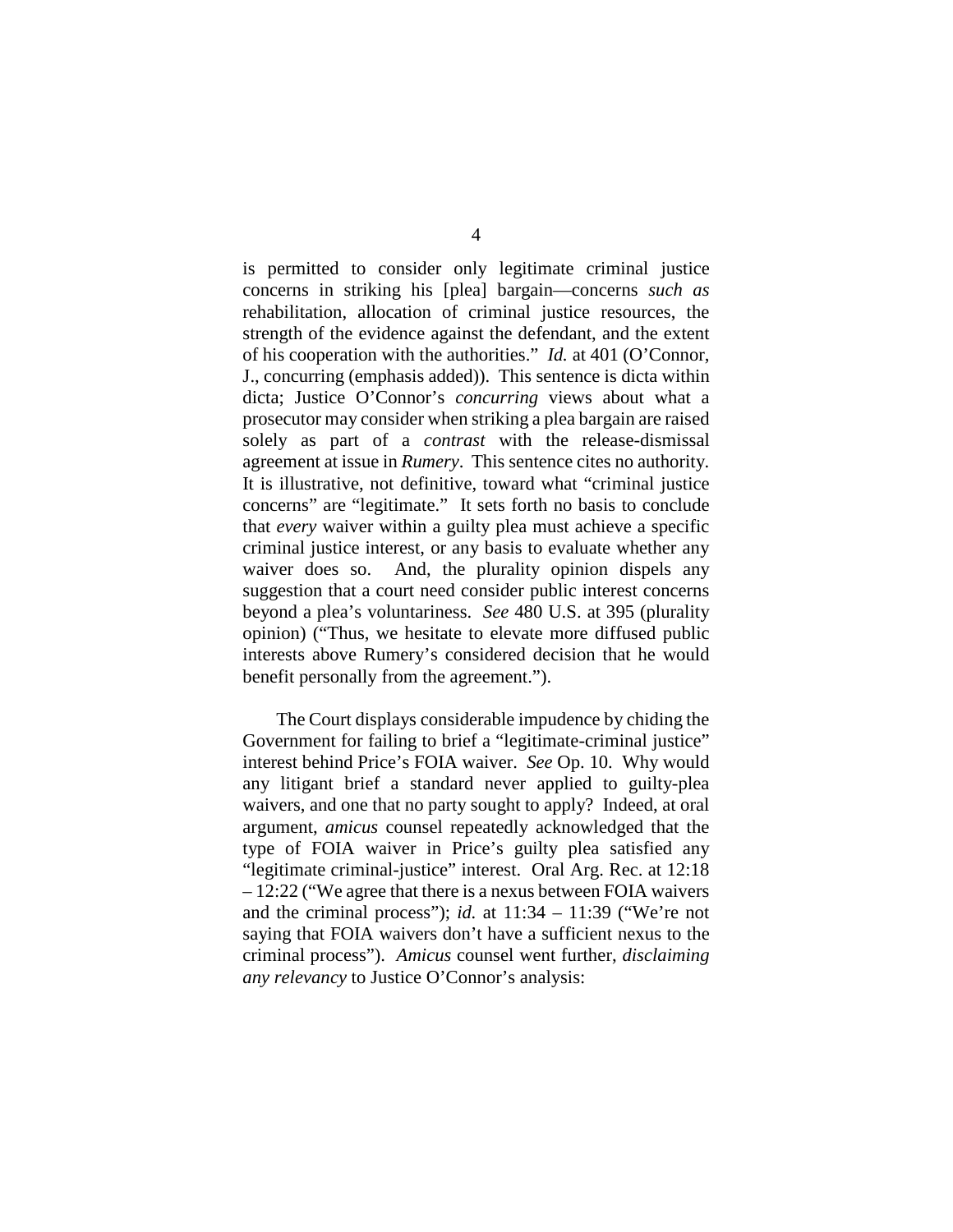Justice O'Connor's concurring opinion in *Rumery* was about whether the waiver in a plea deal has a sufficient nexus to the criminal process. We're not saying that FOIA waivers don't have a sufficient nexus to the criminal process. The argument I'm making with the no limiting principle point is that it doesn't stop the government from extracting waivers in noncriminal contexts. *And, whether there is a nexus there or not is irrelevant to* Rumery*'s analysis*.

*See id.* 11:26 – 11:52 (emphasis added). More significantly, when the Court introduced this issue at oral argument, Government counsel identified multiple "legitimate criminaljustice" objectives served by FOIA waivers—including the safeguarding of both scarce investigative resources and information within FOIA material that an inmate could use to harm victims or third-parties.<sup>[1](#page-18-0)</sup> See, e.g., *id.* at  $14:38 - 14:43$ . The Court dismissed these concerns as mere make-weight (even as Price's ex-wife informed on him and she is the subject

<span id="page-18-0"></span> <sup>1</sup> Government counsel also suggested a further "legitimate criminaljustice" interest: incentivizing a litigant to use the discovery process if he has questions about the Government's case against him, rather than plead first and ask ceaseless questions later. *Cf.* Antonin Scalia, *The Freedom of Information Act Has No Clothes*, REGULATION, 19 (Mar.-Apr. 1982)

https://object.cato.org/sites/cato.org/files/serials/files/regulation/198 2/3/v6n2-3.pdf ("Requests by a litigant for judicially compelled production of documents from the opposing party's files . . . can be kept within reasonable bounds by the court itself. But when the government is the adversary, there no longer is any need to use the judicial discovery mechanism. A[] FOIA request can be as wide as the great outdoors.").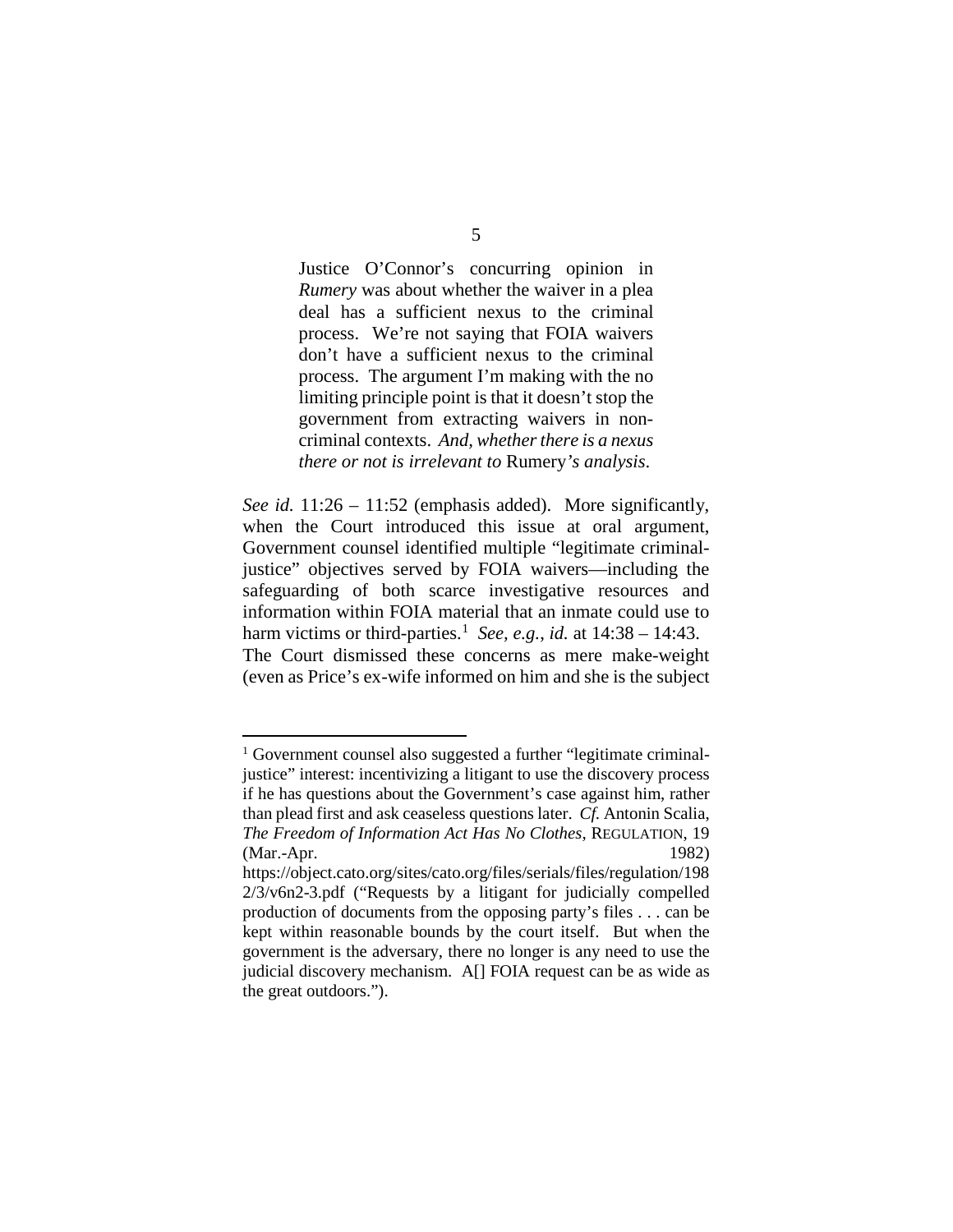of his FOIA requests)<sup>[2](#page-19-0)</sup> while, at the same time, never articulating a "legitimate criminal-justice" metric.

The Justice Department has long been concerned about cascading FOIA requests. *See, e.g.*, Dep't of Justice, Office of Information Policy, *Surrogate FOIA Requests Increasing*, VII FOIA Update No. 1 (Jan. 1, 1986), https://www.justice.gov/oip/blog/foia-update-surrogate-foiarequests-increasing (identifying "surrogate" FOIA requests from prisoners on behalf of other prisoners, resulting, in some cases, in "hundreds of FOIA requests on behalf of other persons to various federal law enforcement agencies" that then produce FOIA lawsuits). In the distinct release-dismissal context, where Justice O'Connor's *Rumery* concurrence has actually applied, a general interest in efficiently "allocat<sup>[ing]</sup>. . . criminal justice resources" and in "aid[ing] in the disposition of [the prosecutor's] heavy case load" "would probably suffice" as public interests justifying a prosecutor in seeking a defendant waive his right to bring a civil-rights lawsuit. *See, e.g.*, *Coughlen v. Coots*, 5 F.3d 970, 975 (6th Cir. 1993). The Court's opinion leaves us with a bizarre conclusion: Efficiently allocating criminal justice resources and not adding the possibility of open-ended civil litigation to the prosecutor's docket could justify a prosecutor in seeking a release-dismissal agreement—an agreement that a prosecutor has *less* discretion to enter into than a guilty plea. Those *same* interests, however, "leave us to guess" whether a prosecutor *ever* has a "legitimate criminal-justice" interest in seeking a defendant's waiver of his

<span id="page-19-0"></span><sup>&</sup>lt;sup>2</sup> Price's ex-wife did effectuate a waiver of her privacy rights, though she may have done so to keep the peace with Price—confident he could not obtain her records. The Court's opinion snatches that assurance away.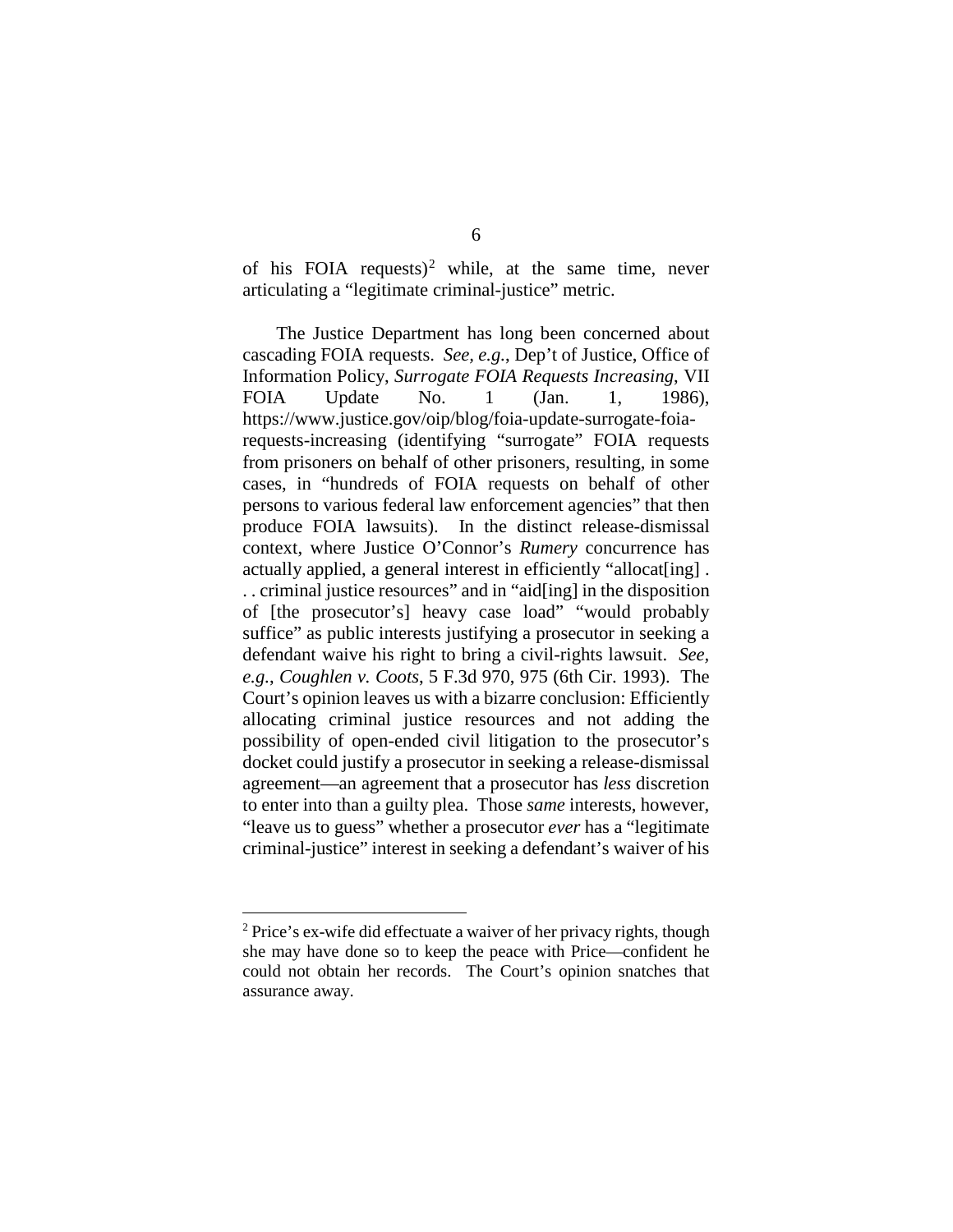right to FOIA materials relating to his conviction and the underlying investigation.[3](#page-20-0) *See* Op. 10.

More fundamentally, nothing in the Supreme Court's guilty-plea-waiver jurisprudence—before or after *Rumery* supports using Justice O'Connor's formulation to assess guilty pleas. In the release-dismissal context, Justice O'Connor's assessment of "the relevant public interests" is considered "[t]he least-well defined element of a *Rumery* analysis." *Coughlen*, 5 F.3d at 975. By importing it into a separate context, the Court's opinion only compounds the confusion. To be sure, supplanting the Supreme Court's standards with Justice O'Connor's is not unprecedented. *See, e.g.*, *Planned Parenthood of Se. Pa. v. Casey*, 505 U.S. 833, 985 (1992) (Scalia, J., dissenting). But transmuting the High Court's precedent—if it is to be done at all—is not in our job description.

### **II.**

<span id="page-20-0"></span><sup>&</sup>lt;sup>3</sup> On the subject of leaving us to guess, the Court's analysis asks us to presume its distinction with *every other case* that has ever addressed the acceptability of a guilty-plea FOIA waiver possesses a difference. *See* Op. 5 n.4. Nothing in the Court's analysis or in those opinions explain why those FOIA waivers are not susceptible to the same "legitimate criminal-justice" attack levied against Price's. Perhaps the Court is unbothered by staking out a position in contrast with district courts outside our circuit and an unpublished decision of a sister circuit. But when we start abrogating, *sub silentio*, the rulings of our circuit's district court, *see, e.g.*, *School v. Various Agencies of the Federal Government*, No. 14-cv-1003, 2016 U.S. Dist. LEXIS 129421 (D.D.C. Sept. 22, 2016); *Thyer v. U.S. Dep't of Justice*, No. 12-cv-0606, 2013 U.S. Dist. LEXIS 4400 (D.D.C. Jan. 11, 2013); *Caston v. Exec. Office of U.S. Attorney's*, 527 F. Supp. 2d 125 (D.D.C. 2008), comity counsels clarity.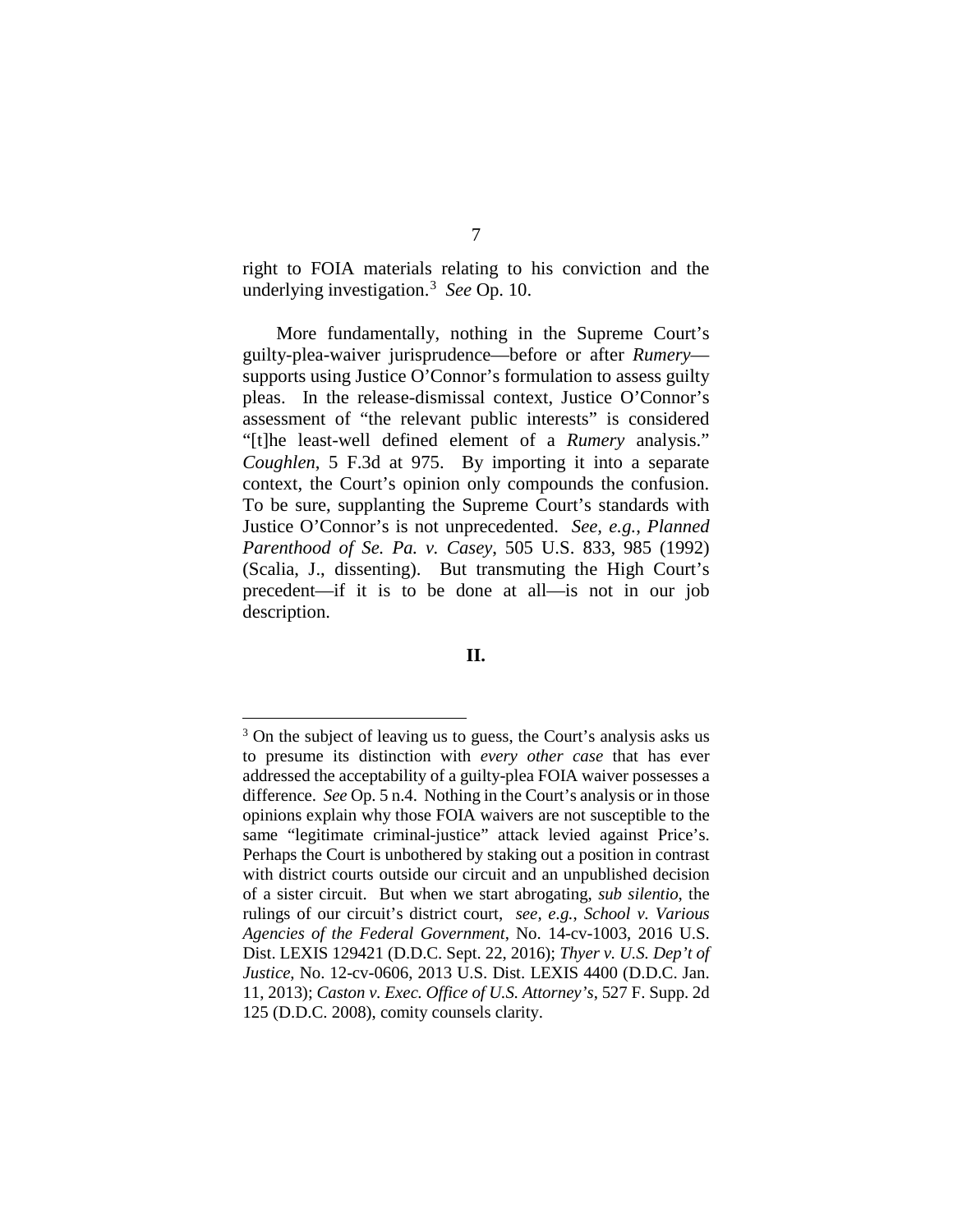Because plea bargains are central to the functioning of the criminal justice system, achieving a guilty plea is *the* legitimate criminal justice interest behind a waiver that induces a bargain. *See, e.g.*, *Rumery*, 480 U.S. at 393 n.3 (majority opinion) ("[W]hen the State enters a plea bargain with a criminal defendant, it receives immediate and tangible benefits, such as promptly imposed punishment without the expenditure of prosecutorial resources. Also, the defendant's agreement to plead to some crime tends to ensure some satisfaction of the public's interest in the prosecution of crime and confirms that the prosecutor's charges have a basis in fact."); *Santobello v. New York*, 404 U.S. 257, 260 (1971) (characterizing plea bargaining as "an essential component of the administration of justice. Properly administered, it is to be encouraged. If every criminal charge were subjected to a full-scale trial, the States and the Federal Government would need to multiply by many times the number of judges and court facilities."). To be sure, courts "presuppose fairness" in plea negotiations. *Id.* at 261. But "fairness" in bargaining has never required the Government to set forth its reasons for pursuing each and every waiver from a particular defendant. Nor has "fairness" ever permitted a defendant to collaterally attack a guilty-plea waiver on the ground that the Government failed to identify a "legitimate criminal-justice" interest before the plea was accepted.

In summarizing the principles articulated at the start of the Supreme Court's modern guilty-plea-waiver jurisprudence, the Court said the following:

> [A] guilty plea represents a break in the chain of events which has preceded it in the criminal process. When a criminal defendant has solemnly admitted in open court that he is in fact guilty of the offense with which he is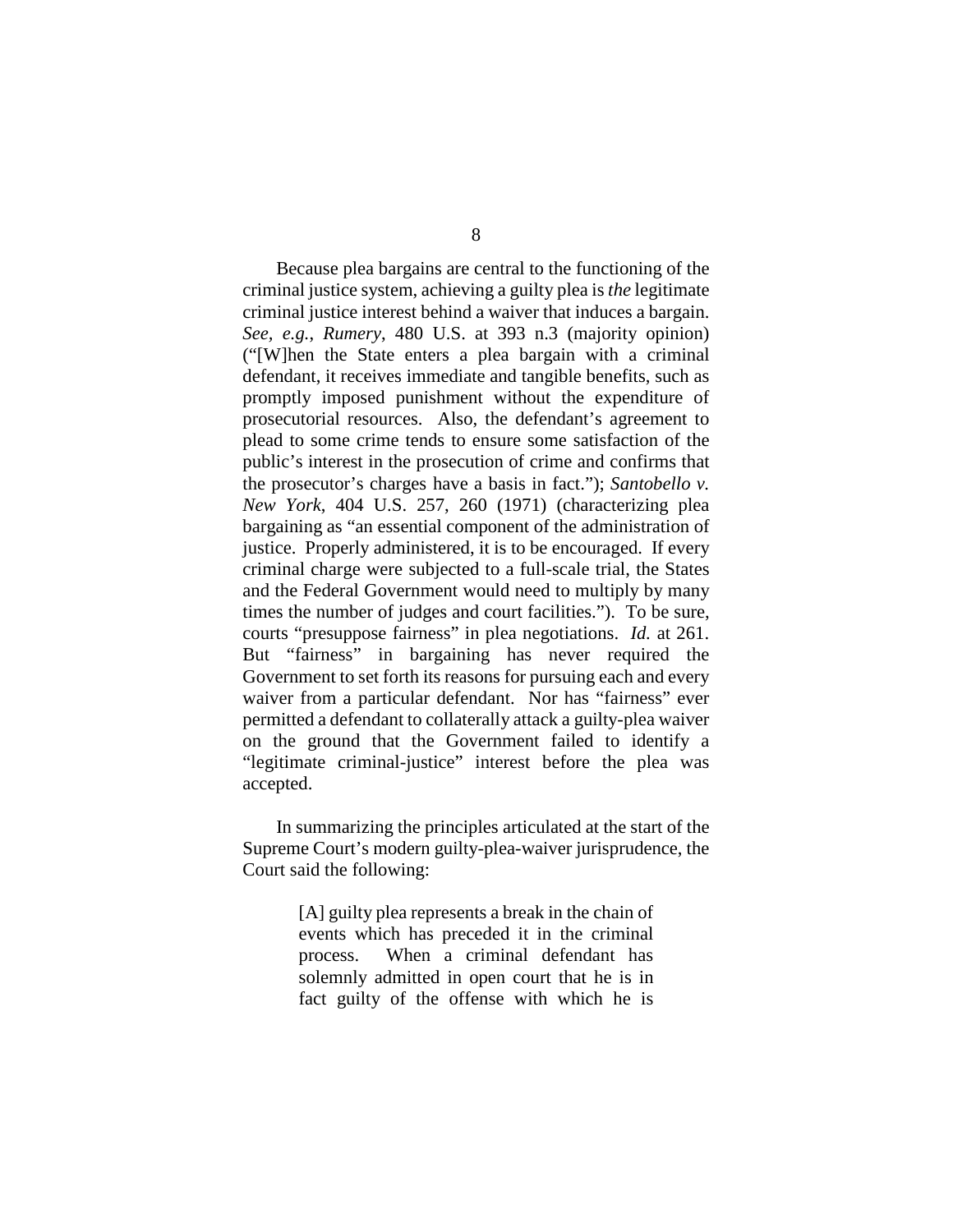9

charged, he may not thereafter raise independent claims relating to the deprivation of constitutional rights that occurred prior to the entry of the guilty plea. He may only attack the voluntary and intelligent character of the guilty plea . . . .

# *Tollett v. Henderson*, 411 U.S. 258, 267 (1973).

If today's reasoning applied to *Tollett*, achieving a guilty plea is a "legitimate criminal-justice" interest that can justify waiving the right to challenge *unconstitutional conduct* antecedent to the plea—but the same achievement is *not* a "legitimate criminal-justice" interest that can justify a limited FOIA waiver. This is implausible. If the interest in securing a guilty plea is sufficiently "legitimate" to sanction a blind eye toward constitutional violations, it must be sufficiently "legitimate" to allow Price to waive his FOIA right to records pertaining to his prosecution and the underlying criminal investigation. Prohibiting Price from burdening the Government with having to rifle through such records after he has knowingly, voluntarily, and intelligently pled guilty serves the same finality interest as waiving one's right to challenge any unconstitutional, antecedent Government conduct. By pleading guilty, Price has forgone the opportunity to put the Government to its proof by being presumed innocent, confronting accusers, or putting on his own evidence. Waiving his FOIA right to records pertaining to his prosecution and the underlying investigation is as sensible as waiving all of the other tools by which Price could have challenged the Government's prosecution.

The judiciary's permissive attitude toward the content of a plea bargain only makes sense if no "legitimate criminaljustice" interest need be satisfied beyond securing a knowing,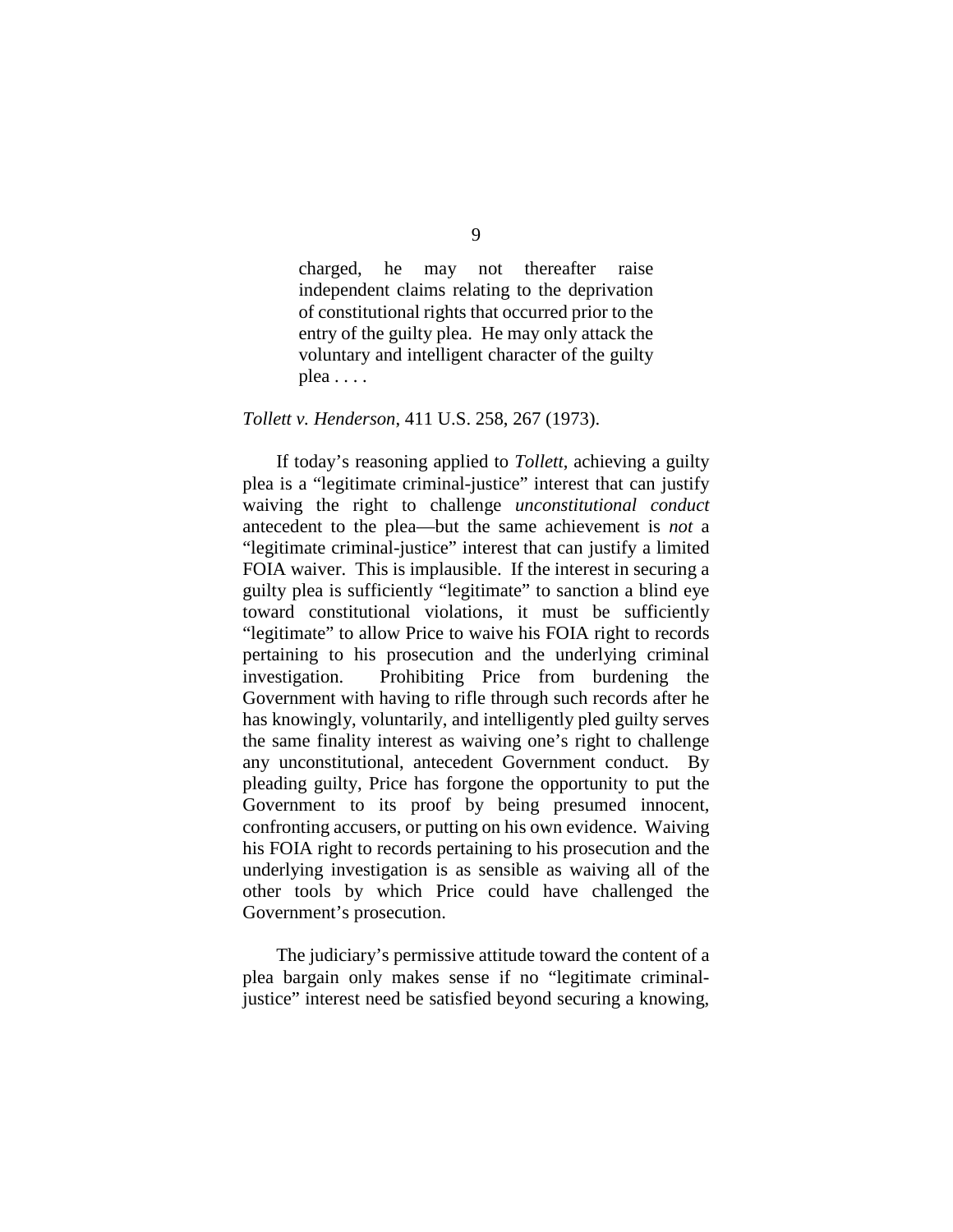voluntary, and intelligent admission of guilt. "[T]he negotiation of a plea bargain is an act within a prosecutor's jurisdiction as a judicial officer," *Doe v. Phillips*, 81 F.3d 1204, 1210 (2d Cir. 1996), and, accordingly, "[t]he court must not participate in [plea agreement] discussions," FED. R. CRIM. P.  $11(c)(1)$ . The Supreme Court has approved of prosecutors "induc[ing] a guilty plea" by *overcharging* defendants, either in the original indictment or by "threaten[ing] to bring additional charges during plea negotiation[s]." *See United States v. Goodwin*, 457 U.S. 368, 378 n.10 (1982) (explaining *Bordenkircher v. Hayes*, 434 U.S. 357, 360–65 (1978)); *id.* at 378 ("The outcome in *Bordenkircher* was mandated by this Court's acceptance of plea negotiation as a legitimate process."); *see also Mabry v. Johnson*, 467 U.S. 504, 508 (1984). A prosecutor's interest in securing a guilty plea justifies withholding "material impeachment evidence prior to entering a plea agreement." *United States v. Ruiz*, 536 U.S. 622, 633 (2002). Inducing a guilty plea is an interest of such importance to the criminal justice system that a plea may be secured without ensuring a defendant "correctly assess[ed] every relevant factor entering into his decision" to plead guilty. *Brady v. United States*, 397 U.S. 742, 757 (1970).[4](#page-23-0)

While anyone is free to disapprove of these tactics, $5$  or plea bargaining in general, our job as judges is to apply the law

<span id="page-23-0"></span> <sup>4</sup> The Court is troubled by the prospect that a defendant's plea bargain could waive his entitlement to Social Security payments. *See* Op. 12. But the Ninth Circuit upheld a plea agreement even when the defendant was unaware that, by pleading guilty to the offense, he became ineligible for food stamps and Social Security benefits. *See United States v. Littlejohn*, 224 F.3d 960, 970–71 (9th Cir. 2000).<br><sup>5</sup> By identifying off-putting ways in which a prosecutor may pursue

<span id="page-23-1"></span>a guilty plea, I intend no disparagement of the role of the prosecutor. Many may look askance at the demands placed on both prosecutors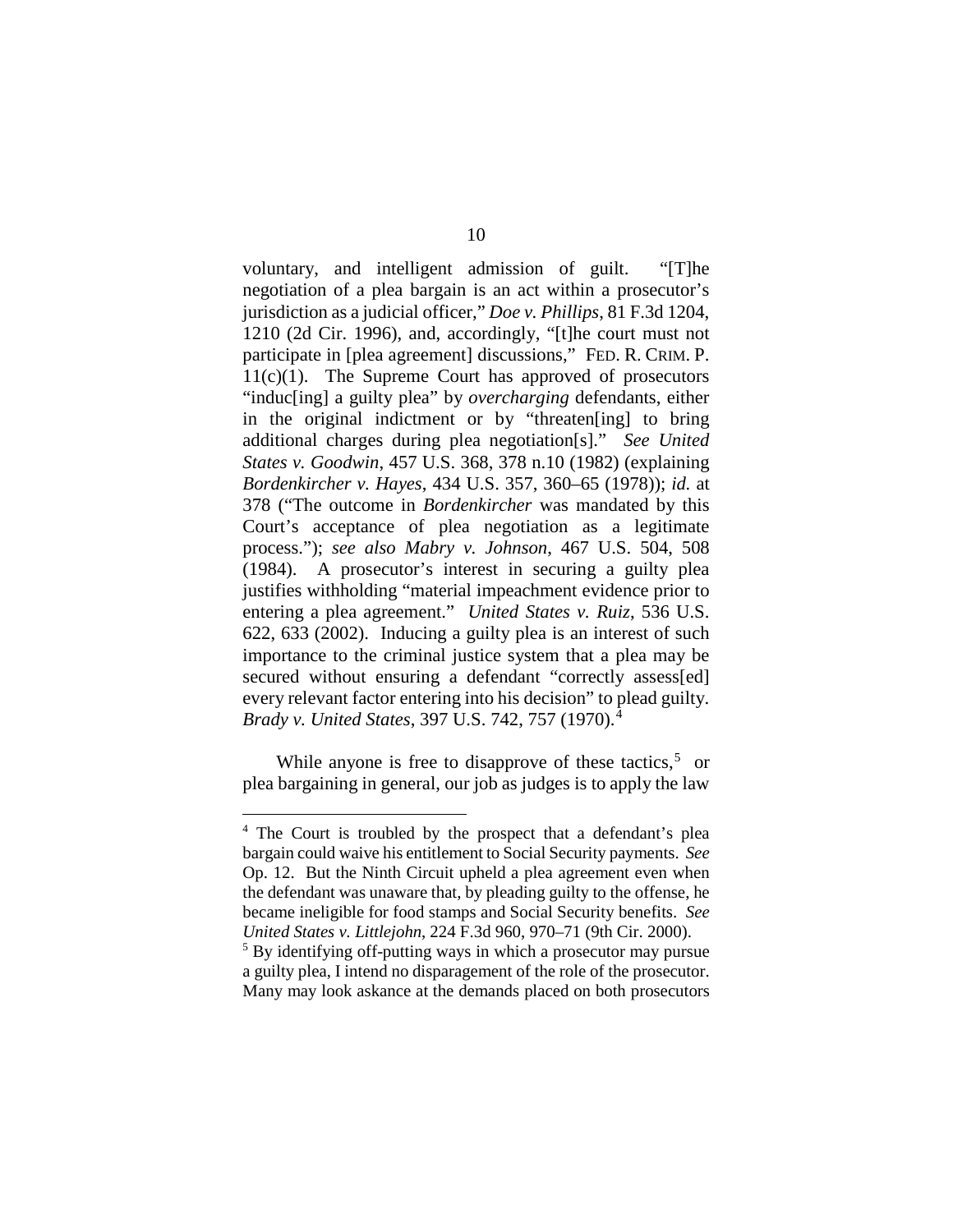as it stands. When overcharging defendants, withholding material information, and permitting defendants to misperceive the evidence against them are all acceptable means to achieve the "legitimate criminal-justice" objective of a knowing, voluntary, and intelligent guilty plea, it makes no sense to insist limited FOIA waivers require satisfying an *additional* "legitimate criminal-justice" interest.

Inducing Price to waive his FOIA right to records pertaining to his prosecution and its underlying investigation achieved a knowing, voluntary, and intelligent guilty plea. This is undisputed. Accordingly, "we [should] hesitate to elevate more diffused public interests above [Price]'s considered decision that he would benefit personally from the agreement." *See Rumery*, 480 U.S. at 395 (plurality opinion).

Of course, as has been remarked in other contexts, "a federal court is more than a 'recorder of contracts' from whom the parties can purchase [relief].'" *Local Number 93, Int'l Ass'n of Firefighters v. Cleveland*, 478 U.S. 501, 525 (1986); *cf. Keepseagle v. Perdue*, 856 F.3d 1039, 1065–66 (D.C. Cir. 2017) (Brown, J., dissenting). The "structural protections" provided by the criminal justice system cannot be circumvented simply by a defendant agreeing to waive them. *See Peretz v. United States*, 501 U.S. 923, 937 (1991); *see also United States v. Mezzanatto*, 513 U.S. 196, 204 (1995); *cf. United States v. Josefik*, 753 F.2d 585, 588 (7th Cir. 1985) ("[I]f the parties stipulated to trial by 12 orangutans the

 $\overline{a}$ 

*and* defense counsel to ensure the criminal justice system's integral components. *Cf. United States v. Wade*, 388 U.S. 218, 257–58 (1967) (White, Harlan, & Stewart, JJ., concurring in part, dissenting in part) (explaining that the central role of adversary presentation within our justice system "countenance[s] or require[s] conduct [of defense counsel] which in many instances has little, if any, relation to the search for truth").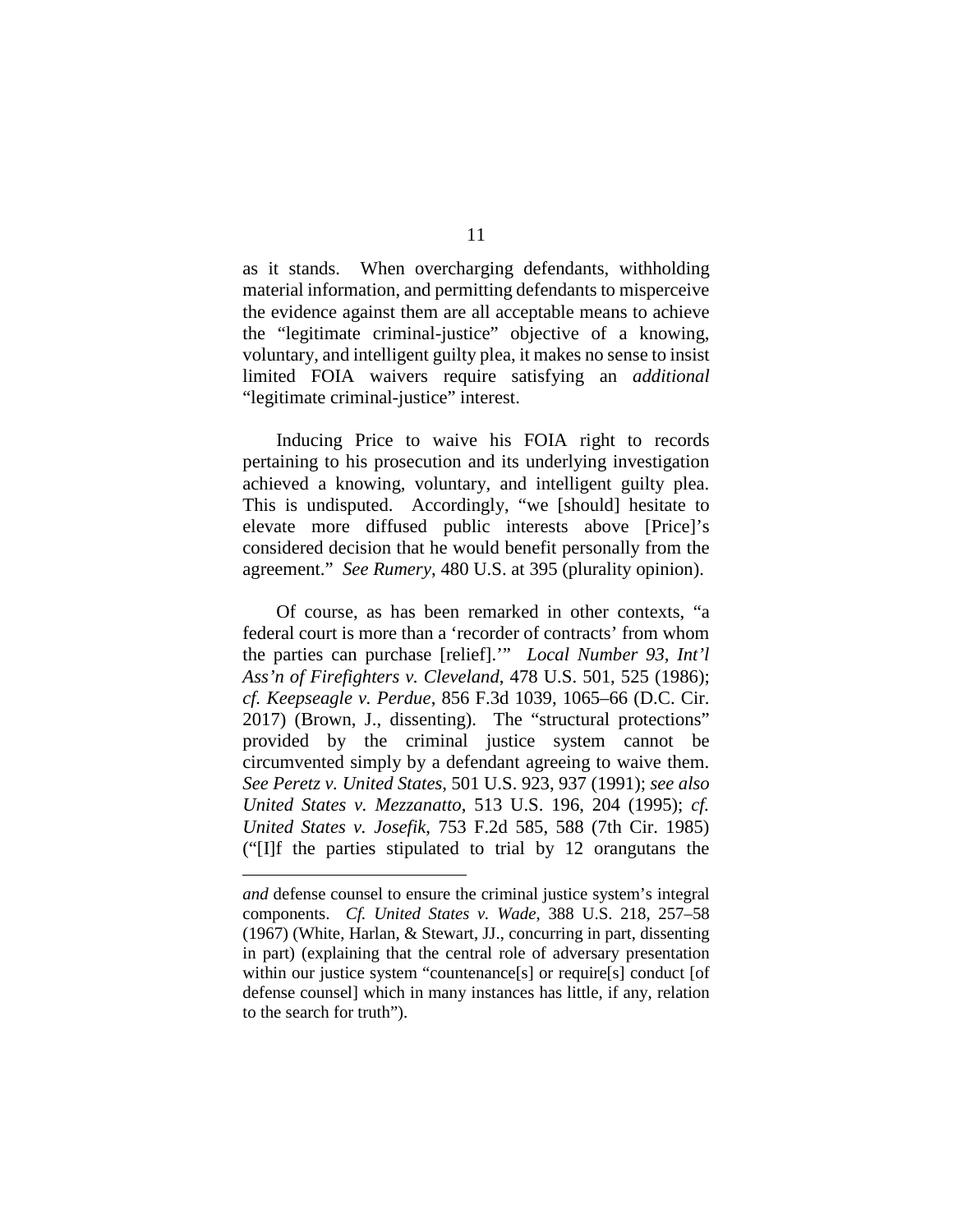defendant's conviction would be invalid notwithstanding his consent, because some minimum of civilized procedure is required by community feeling regardless of what the defendant wants or is willing to accept.").

When the nature of the right at issue is one that, if waived, would put the justice system's integrity at stake, no waiver not even a knowing, voluntary, and intelligent one—is acceptable. With this principle in mind, we have previously said that a waiver will not be enforced if, "in agreeing to the waiver," the defendant received ineffective assistance of counsel, or "if the sentencing court's failure in some material way to follow a prescribed sentencing procedure results in a miscarriage of justice," or if the sentence rested "on some constitutionally impermissible factor." *United States v. Guillen*, 561 F.3d 527, 530–31 (D.C. Cir. 2009). Similarly, the Supreme Court has prohibited prospective waiver under the Speedy Trial Act, *see Zedner v. United States*, 547 U.S. 489, 502–03  $\&$  n.5 (2006), as well as waiving the right to be present within Federal Rule of Criminal Procedure 43, *see Crosby v. United States*, 506 U.S. 255, 259–62 (1993). *But*, when a right does *not* implicate the structural protections of the criminal justice system, it is susceptible to waiver—and the waiver will be upheld if it is knowing, voluntary, and intelligent. *Cf. Guillen*, 561 F.3d at 530 (explaining why the right to appeal one's sentence may be waived; "his waiver relieves neither his attorney nor the district court of their obligations to satisfy applicable constitutional requirements").

Applying this principle here, Price's FOIA waiver does not threaten the legitimacy of the criminal justice system. He had the benefit of the criminal discovery process, received (and approved) a detailed factual recitation within his guilty plea, and he retains the right to FOIA materials outside the investigation and prosecution of his case. Though Price's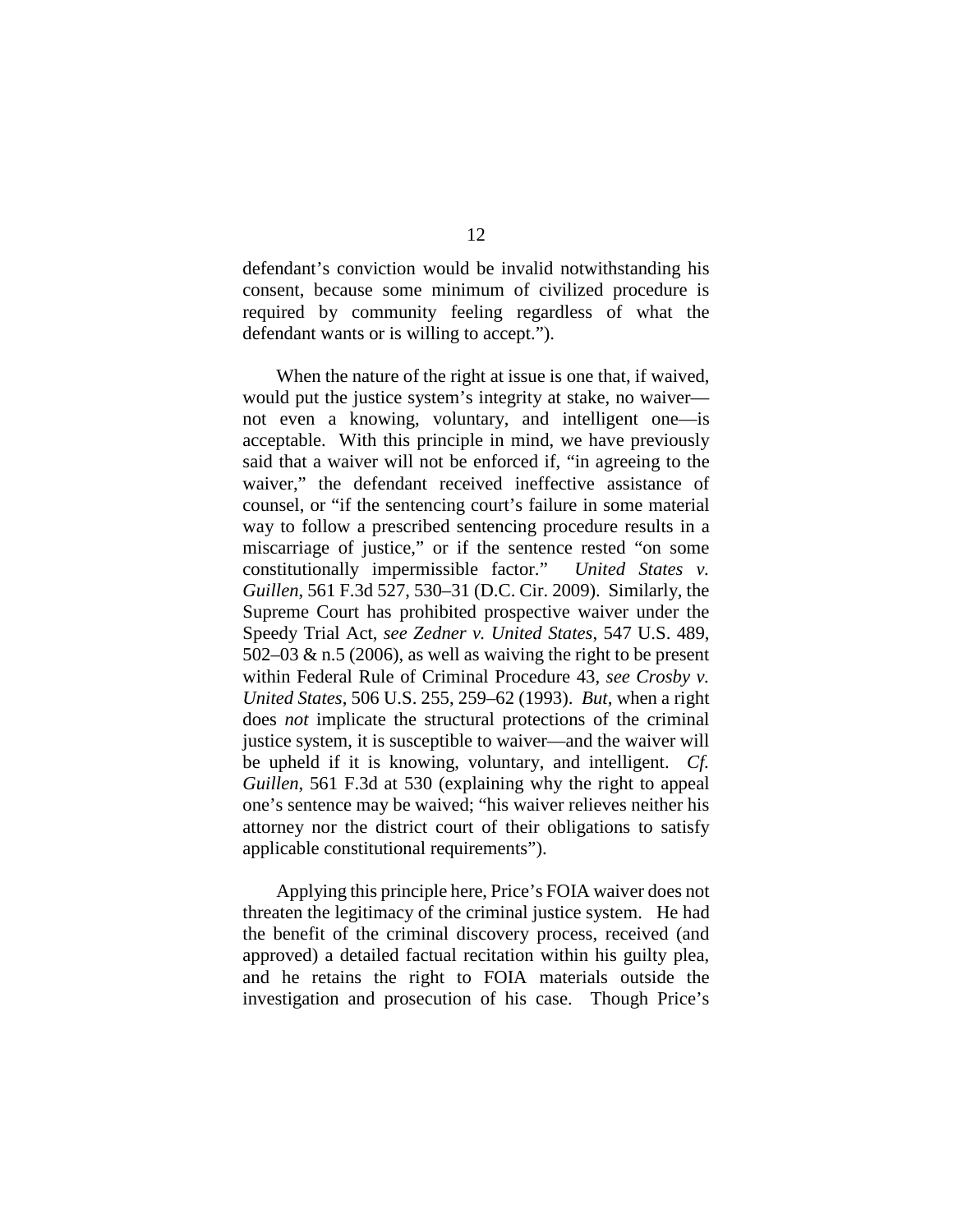public policy arguments against FOIA waivers make much of FOIA's allegedly helpful role in identifying prosecutorial misconduct,<sup>[6](#page-26-0)</sup> it is hard to believe a miscarriage of justice could be so subtle that *only* a FOIA request—one still subject to that statute's nine disclosure exceptions, mind you—would reveal it. Nothing about the criminal justice system's structural integrity is risked by this limited waiver of Price's FOIA rights.

# **III.**

Today's opinion will not be cabined by the majority's insistence that this is a "FOIA suit." Nor will the ban on FOIA waivers only apply to the public policy harms Price has identified and "[t]hat's it." Op. 14. The analytical framework adopted in place of traditional waiver analysis is too tempting to ignore. Every criminal defense lawyer worth his salt will wonder why the Government should not be tasked with showing a "legitimate criminal-justice" interest served with each and every right waived by a guilty plea. This will overhaul the plea process.

<span id="page-26-0"></span> <sup>6</sup> The Court belabors FOIA's alleged help in identifying *Brady* violations. But, at least two circuits have suggested a guilty plea may not be invalidated even when the prosecutor fails to disclose exculpatory evidence at the guilty-plea stage. *See, e.g.*, *United States v. Moussaoui*, 591 F.3d 263, 285–86 (4th Cir. 2010) (declining, however, to resolve the question); *Matthew v. Johnson*, 201 F.3d 353, 361 (5th Cir. 2000) ("The *Brady* rule's focus on protecting the integrity of trials suggests that where no trial is to occur, there may be no constitutional violation."). To be sure, the great weight of the circuits do not accept this suggestion. *See, e.g,*. *United States v. Nelson*, 979 F. Supp. 2d 123, 129 (D.D.C. 2013) (collecting cases). But no court rejecting this suggestion—let alone the courts embracing it—rely on Justice O'Connor's "legitimate criminaljustice" interest language.